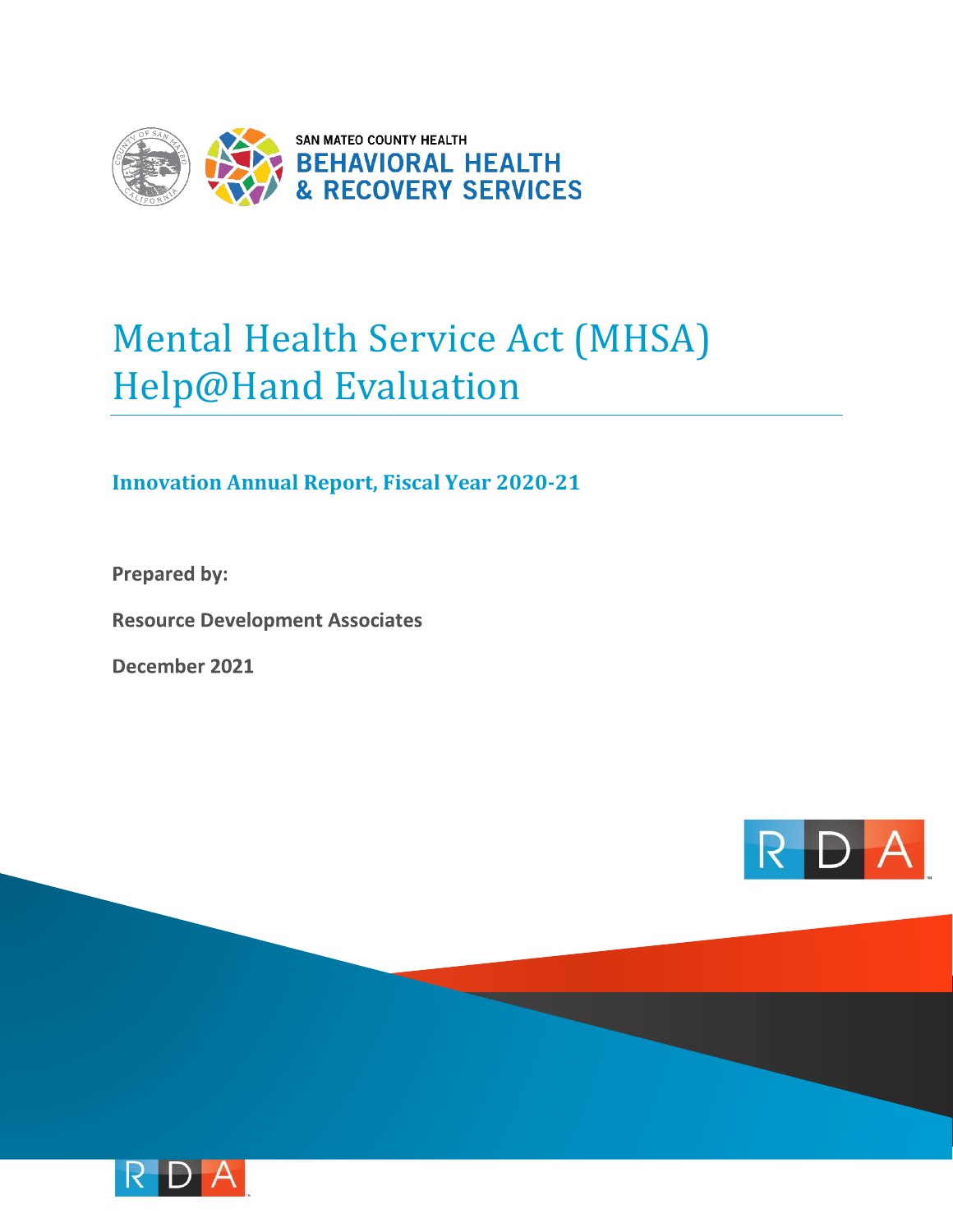

## **San Mateo County Mental Health Services Act**

## **Help@Hand Evaluation**

**Innovation Annual Report, Fiscal Year 2020-21**

**Liz Harvey, MS**

**John Cervetto, MSW**

This report was developed by Resource Development Associates under contract with the Santa Mateo County Health, Behavioral Health and Recovery Services.

Resource Development Associates, 2021

#### **About Resource Development Associates**

Resource Development Associates (RDA) is a consulting firm based in Oakland, California, that serves government and nonprofit organizations throughout California as well as other states. Our mission is to strengthen public and non-profit efforts to promote social and economic justice for vulnerable populations. RDA supports its clients through an integrated approach to planning, grant writing, organizational development, and evaluation.

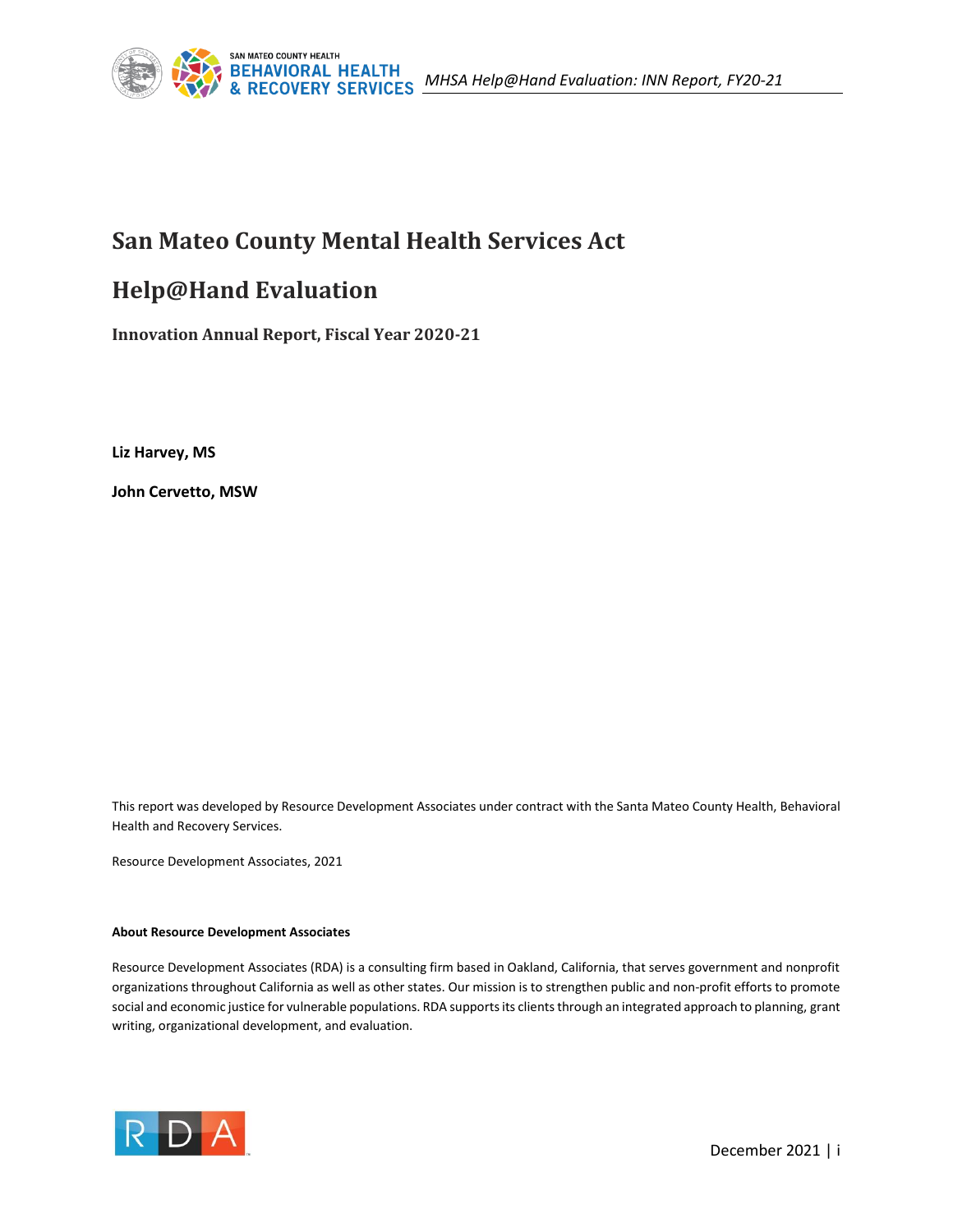

## <span id="page-2-0"></span>**Table of Contents**

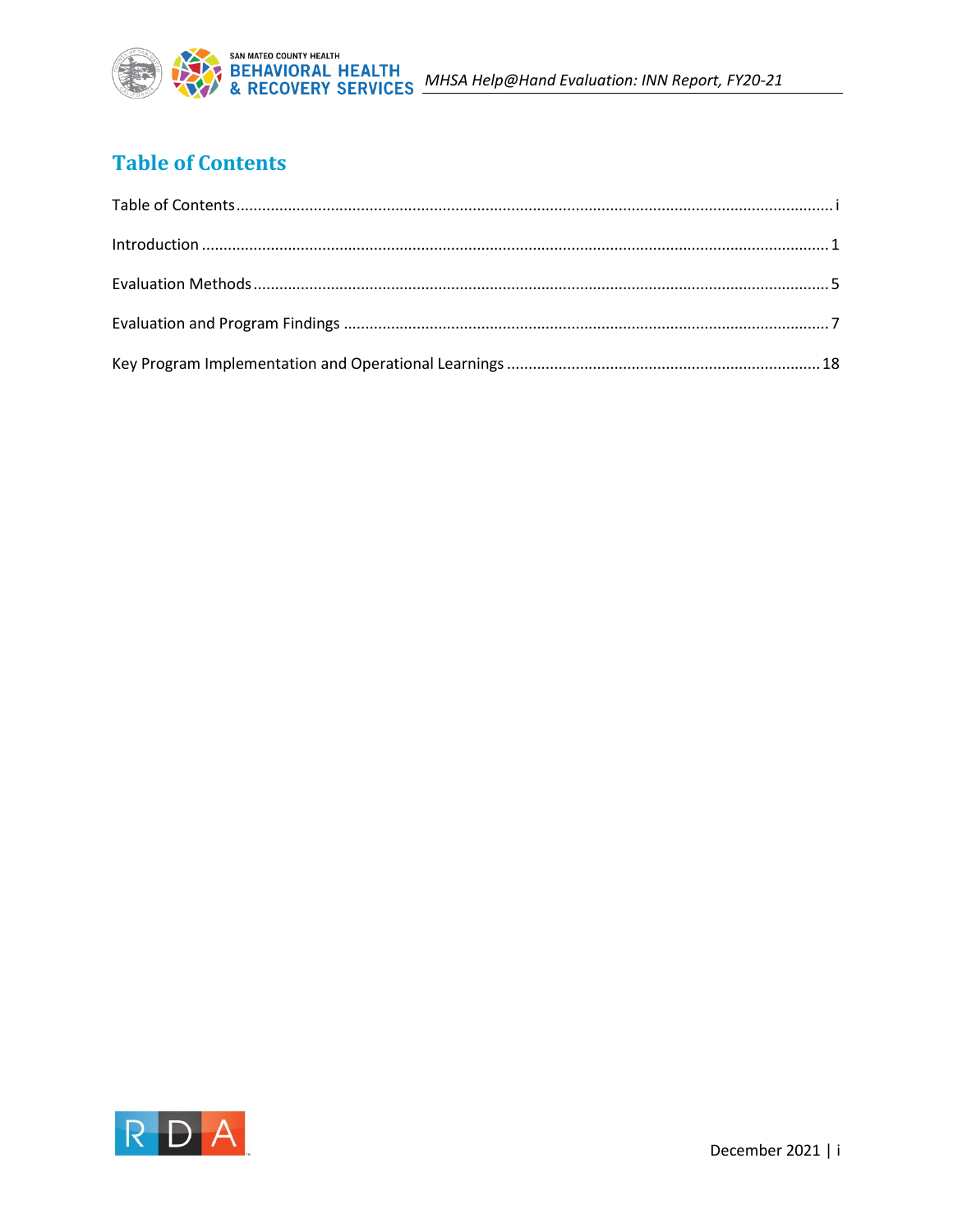

## <span id="page-3-0"></span>**Introduction**

Help@Hand is a statewide Mental Health Services Act (MHSA) Innovation (INN) project that aims to bring technology-based solutions to county and city behavioral health systems. The project is administered by the California Mental Health Services Authority (CalMHSA) and funded and directed by local jurisdictions. San Mateo County Behavioral Health and Recovery Services (BHRS) identified technology as part of the fiscal year (FY) 2017-20 MHSA Three-Year Plan. In April and May of 2018, San Mateo conducted a Community Planning Process aimed to (1) inform community members about the proposed MHSA INN plan and (2) seek input and feedback from stakeholders to incorporate into the final plan. Stakeholders received background information about MHSA INN to ensure their ability to meaningfully participate.

In San Mateo County, this INN project is an opportunity for BHRS and its collaborative county partners to leverage technology, specifically behavioral health applications (apps), to reach and engage two priority populations, (1) transition age youth (TAY) and (2) older adults. Through the Help@Hand INN project, BHRS aims to:



This project also serves to reduce the stigma associated with mental health treatment by using virtual engagement strategies and provide alternative methods for engaging in behavioral health recovery and wellness activities. In order to assess these outcomes, the County originally identified the following locally defined Learning Goals:

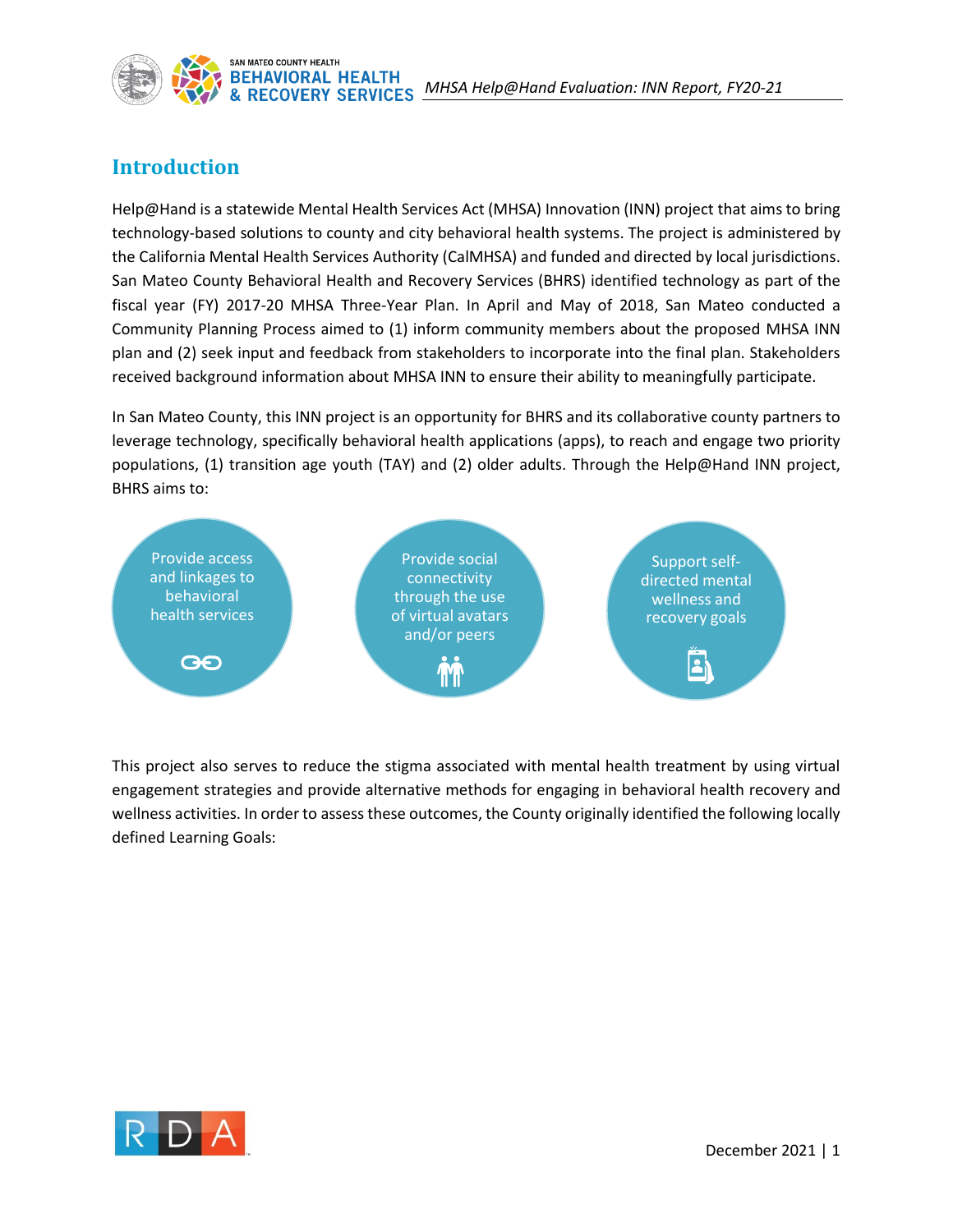

#### **Learning Goal 1**

Does the availability and implementation of technology-based mental health apps **connect** transition age youth in crisis and older adults experiencing isolation to **inperson services**?

#### **Learning Goal 2**

Does engaging with the apps **promote access to mental health services and supports?**

#### **Learning Goal 3**

Does engaging with the apps **promote wellness and recovery**?

The Learning Goals have since been modified to better align with the Help@Hand implementation learnings, these modifications are presented under the Evaluation and Program Findings section of this report.

### **Implementation Timeline**

#### **Figure 1. Timeline and Phase of the San Mateo Help@Hand INN Project**



The implementation of the San Mateo Help@Hand project development includes four key phases of work as depicted in timeline above. Year 1 began with exploring what would need to be established to support the use of technology solutions in a behavioral health setting. Some of the needs identified and services established included: 1) Digital Mental Health Literacy (DMHL) train-the-trainer for peer staff that covered topics related to security and privacy measures and managing digital identity; 2) Get App-y Workshops for older adults to receive supports with basic 101 technology education and DMHL topics; 3) a Youth Advisory Group to guide priorities for Transition Age Youth; and 4) expanding the local crisis hotline and support resources to include text-based supports in preparation for the app. Additionally, as a result of phase 1 activities, Help@Hand Stakeholder and contractors identified a need to review additional tech

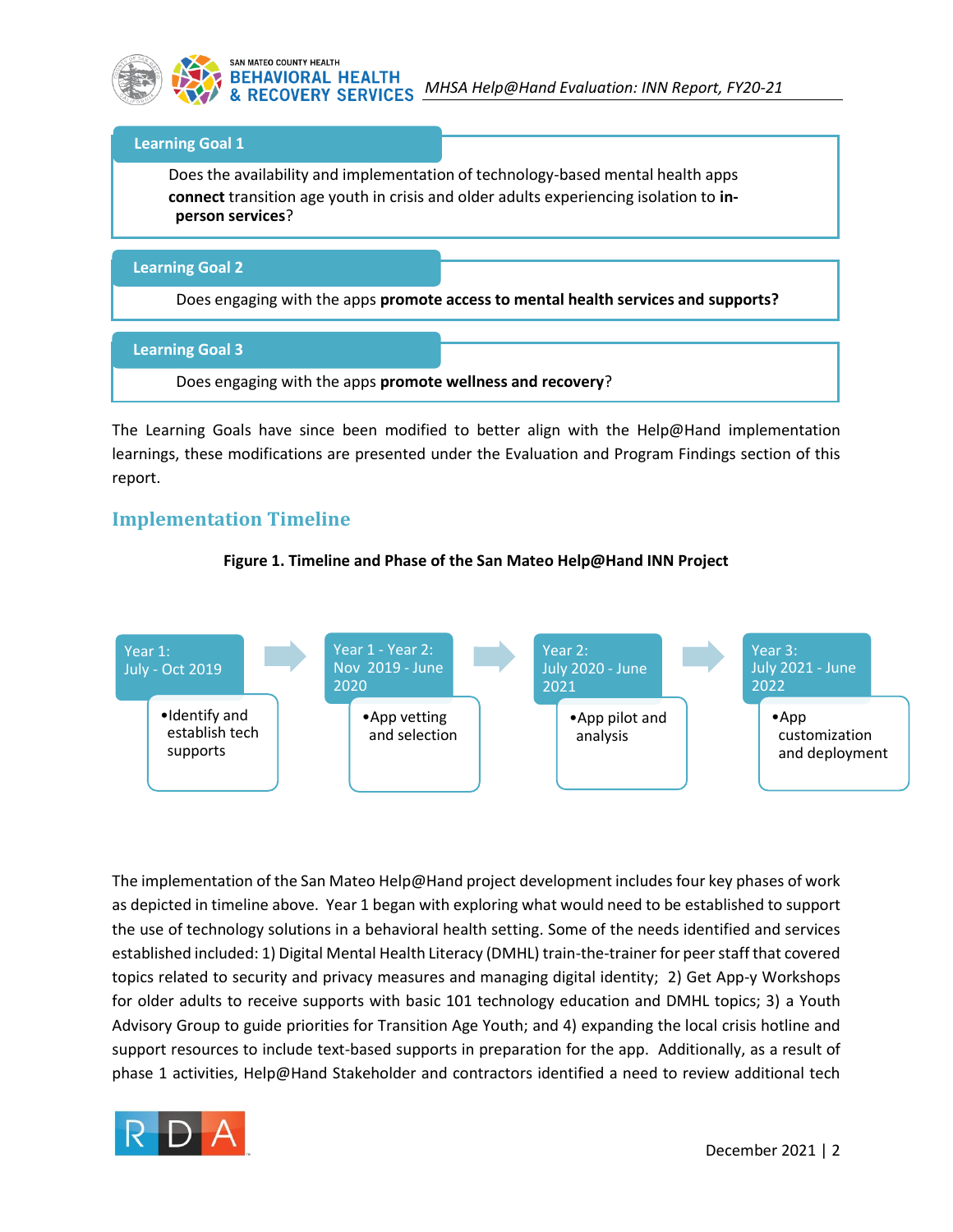

solutions beyond those provided by CALMHSA in the first round RFSQ processes. It is also important to note that the process to identify needs and establish supports began in Year 1 but has been an ongoing process throughout the entire two-year timeline and has included technology device distribution for behavioral health clients and Help@Hand participants that do not have the resources to purchase technology, technology 101 trainings for peer staff that would be distributing devices and Tech Cafés or workshops for clients and the community at large to receive basic technology supports, DMHL education and advanced Zoom topics.

In Phase 2, Help@Hand stakeholders and contractors reviewed available technologies—which were approved through a Request for Statement of Qualifications (RFSQ) process led by CalMHSA—and participated in various app vetting, testing, and selection activities to identify the app they would like to pilot with the target populations. Ultimately BHRS selected Wysa as an app to move forward with community piloting in Year 2.

During Year 2, from July 2020 to June 2021, San Mateo County implemented a pilot to define and measure success with the selected app and inform a deployment plan. After a successful app pilot, the product was included in the Help@Hand technology portfolio, thereby allowing other jurisdictions to more easily integrate the apps into their behavioral health systems. For Phase 3 BHRS begins working with the app developers to customize and refine the apps to fit the needs and priorities of the local population. In the second part of the year, the County launched the apps to the broader target populations while simultaneously evaluating app utilization and continued success. Simultaneously, in BHRS stakeholders and contracted reviewed the results of the pilot stage and further tests the app with behavioral health clients to determine if they want to integrate the app into their system of care.

The table below provides a comprehensive timeline of activities and major events that occurred over the two-year project timeline.

| <b>Dates</b>      | <b>Activities</b>                                                                                                                                                                                                                                                                                                                                                                          |
|-------------------|--------------------------------------------------------------------------------------------------------------------------------------------------------------------------------------------------------------------------------------------------------------------------------------------------------------------------------------------------------------------------------------------|
| <b>YEAR 1</b>     | Identifying needs and establish targeted supports                                                                                                                                                                                                                                                                                                                                          |
| <b>July 2019</b>  | PFS & YLI fully on boarded and begin developing focus groups with target<br>$\circ$<br>populations to identify needs and outreach strategies;<br>Contracted StarVista to develop texting supports for youth in crisis to expand<br>$\circ$<br>resources for wellness app user<br>CalMHSA facilitated focus groups in San Mateo to develop digital health<br>$\circ$<br>literacy curriculum |
| August 2019       | Get App-y Workshops launch to support older adults in basic technology 101<br>$\circ$<br>and the development of the H@H Youth Advisory Group.                                                                                                                                                                                                                                              |
| Sept. - Oct. 2019 | Identified need to research additional tech solutions<br>$\circ$<br>CalMHSA facilitated a second RFSQ process to broaden the pool of possible<br>$\circ$<br>tech solutions; this resulted in 93 solutions to choose from                                                                                                                                                                   |
| YEAR <sub>1</sub> | App demonstrations vetting and selection                                                                                                                                                                                                                                                                                                                                                   |

#### **Table 1. San Mateo Help@Hand Timeline of Activities**

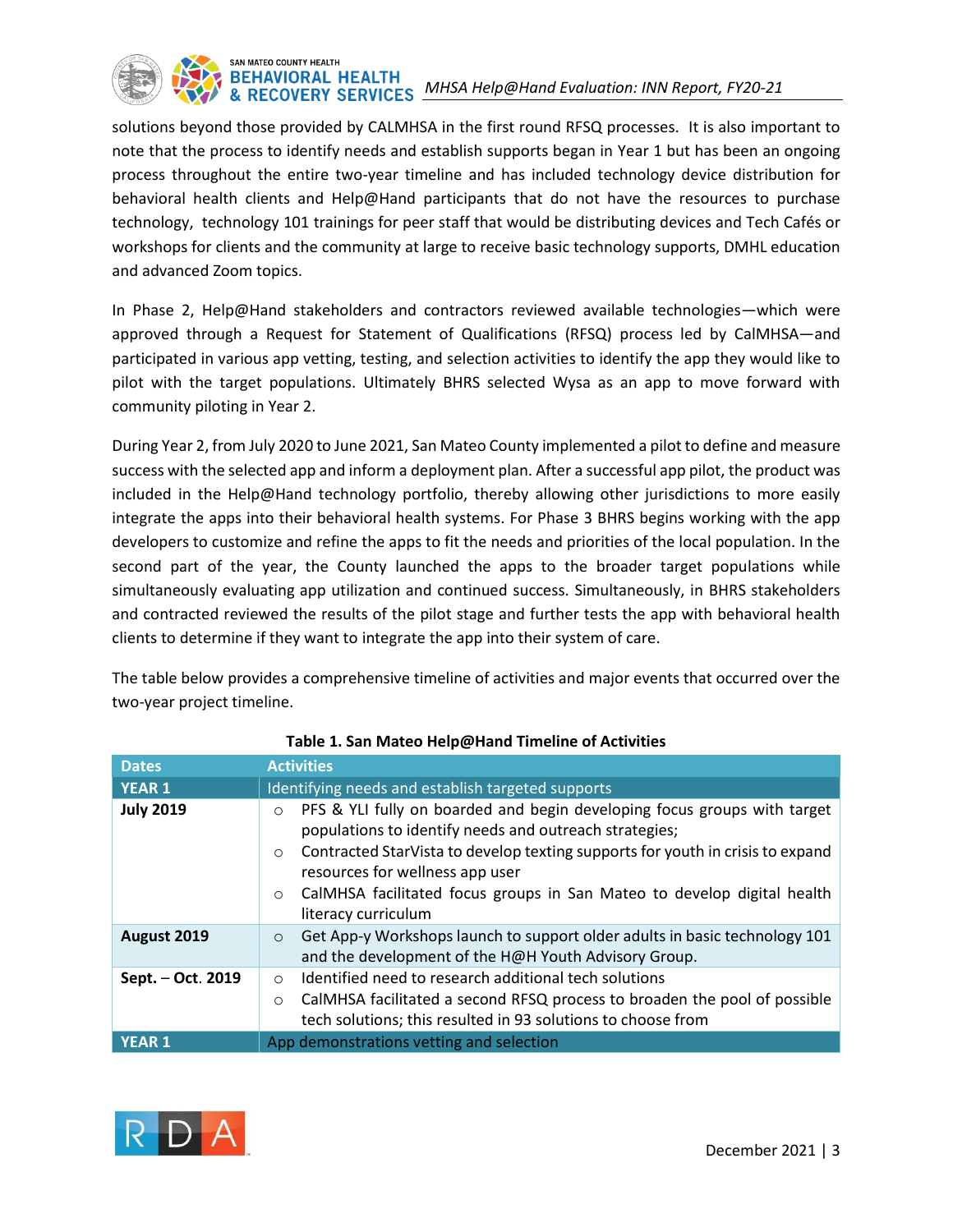

| Nov. 2019 - Jan.<br>2020 | Completed first round of App demos, vetting and selection process included<br>$\circ$<br>local focus groups with TAY and OA                                                                                                                                              |
|--------------------------|--------------------------------------------------------------------------------------------------------------------------------------------------------------------------------------------------------------------------------------------------------------------------|
| Jan. 2020                | App exploration training to identify customization needs and inform app<br>$\circ$<br>deployment needs. We selected Happify for older adults and Remente for<br>TAY for the pilot phase                                                                                  |
| Feb. - April 2020        | COVID-19 led to Happify vendor backing out of the project and TAY<br>$\circ$<br>stakeholders recognized that the needs of the population had changed. Both<br>groups returned to the app vetting, selection and exploration process                                      |
| May 2020                 | Device procurement and deployment pilot begins with California Clubhouse<br>$\circ$<br>and Heart & Soul                                                                                                                                                                  |
| <b>YEAR 2</b>            | App demonstrations vetting and selection                                                                                                                                                                                                                                 |
| July - Oct. 2020         | Second round of App demos, vetting and selection process included local<br>$\circ$<br>focus groups with TAY and older adults; Wysa app selected, began pilot<br>proposal development                                                                                     |
| Sept. 2020               | Purchased 10,000 Headspace app licenses and distributed them rapidly to<br>$\circ$<br>support SMC community mental health wellness during COVID-19                                                                                                                       |
| Oct. 2020                | Contracted with Painted Brain to provide tech 101 trainings for peer staff that<br>$\circ$<br>would be distributing devices and Tech Cafés for clients and the community<br>at large                                                                                     |
| Nov. - Dec. 2020         | Launched distribution of 250 tablets to network of providers, 50 tablets to<br>$\circ$<br>Board and Cares and clinic sites, funding for 700+ devices for BHRS clients<br>plus device accessories needed for engagement (headphones, covers,<br>styluses, hotspots, etc.) |
| <b>YEAR 2</b>            | App pilot implementation, and analysis                                                                                                                                                                                                                                   |
| April - June 2021        | Launched Pilot with TAY and older adults to further test the selected app<br>$\circ$<br>Wysa                                                                                                                                                                             |
| May 2021                 | Began exploration of needs for integration into BHRS system of care<br>$\circ$<br>Decided to wait until after the local customizations are completed and broad<br>$\circ$<br>deployment of the app begins.                                                               |
| <b>June 2021</b>         | Added advanced Zoom topics to Painted Brain's contract. Held first training<br>O<br>to address equitable practices while facilitating Zoom meetings                                                                                                                      |

## **Evaluation Overview**

In July 2019, BHRS contracted Resource Development Associates (RDA) to conduct a three-year evaluation of the local Help@Hand INN project. The purpose of the evaluation is to determine if technology-based wellness apps can:

- 1. Improve access to mental health services and supports for TAY and older adults
- 2. Improve wellness and reduce feelings of isolation for TAY and older adults
- 3. Improve wellness and recovery outcomes for individuals living with mental health challenges

RDA will assess the goals defined above to help San Mateo County BHRS understand the implementation of the apps and the outcomes of their utilization in the local context. The University of California Irvine (UCI) is also conducting a statewide evaluation of the County Behavioral Health Technology Collaborative

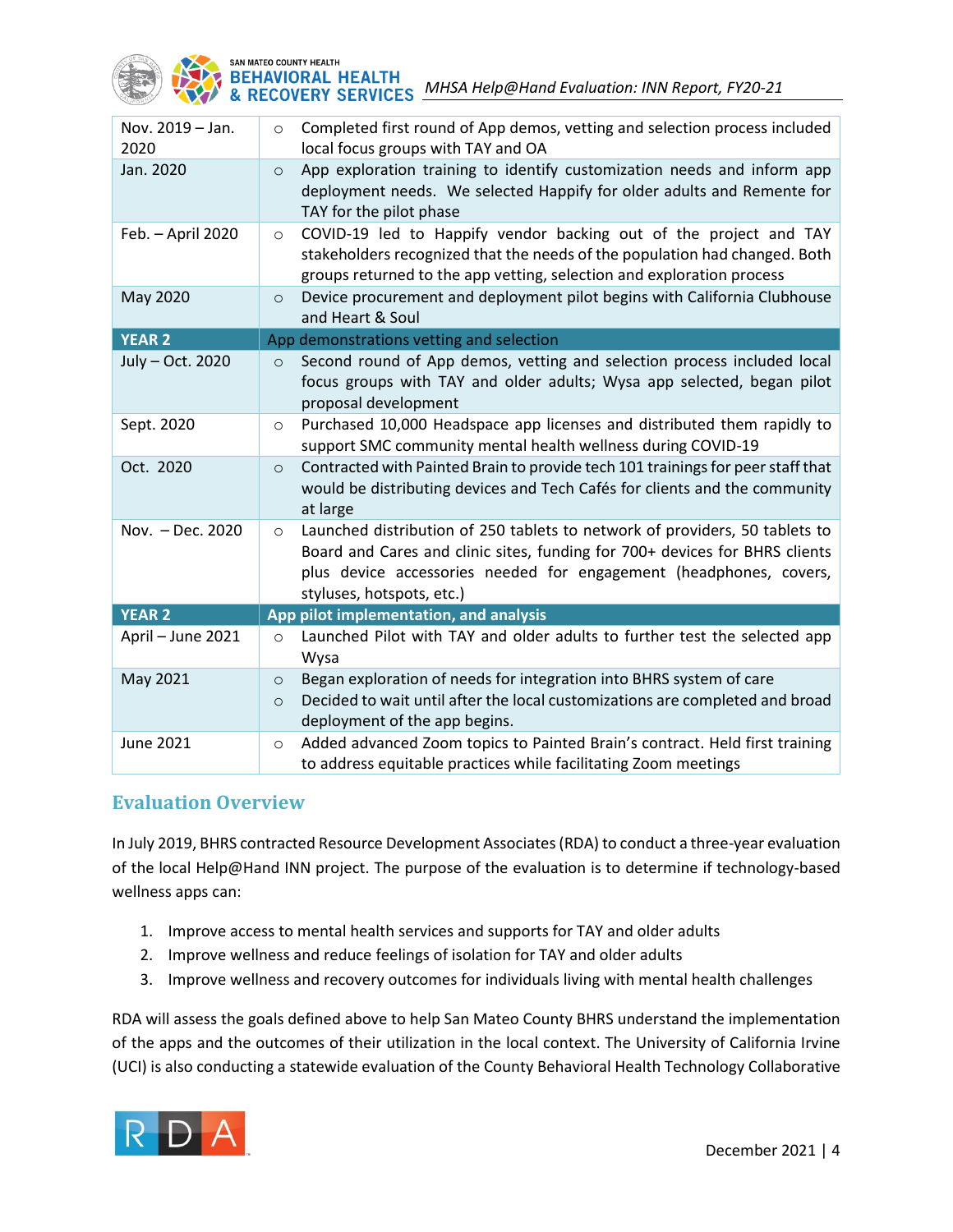

## SAN MATEO COUNTY HEALTH

to explore app usage trends, linkages to care, and recovery outcomes across all jurisdictions participating in the Help@Hand project.

## **Evaluation Timeline**

San Mateo County completed the first three stages outlined in Figure 1 above during FY 19-20 and FY 20- 21. After various app vetting, testing, and selection activities, including much group discussion within the Help@Hand Advisory Committee—comprised of individuals from the older adult and TAY community as well as community-based partners Peninsula Family Service and Youth Leadership Institute—a consensus was reached on selecting the app Wysa to formally pilot with a group of older adults and TAY and collect further data about the app's impact, customization needs, and broad deployment considerations. Accordingly, the project is now in the app customization stage and preparing for a broad app deployment in partnership with the Wysa app developers and marketing consultants.

Given the project implementation timeline, this report focuses on the following activities undertaken by BHRS and local stakeholders throughout FY 20-21: (a) activities related to a second round of app vetting, testing, and selection, (b) a two-month pilot process with older adults and TAY (b) app exploration groups to identify customization needs, further testing among behavioral health consumers and broad deployment of the app to the target communities, (c) data collected and findings from the pilot, and (d) lessons learned, recommendations, and next steps for app customizations and deployment.

## <span id="page-7-0"></span>**Evaluation Methods**

## **Data Collection**

RDA used both quantitative and qualitative evaluation methods in order to assessthe influence of the app on pilot participants' well-being, feelings of isolation, mental health stigma and potential connections to further mental health supports if needed. Qualitative app exploration was also conducted to identify considerations for further testing with San Mateo County behavioral health consumers and broad deployment to the target populations.

Additionally, qualitative and quantitative data were collected from the perspectives of different stakeholders involved in implementation and decision-making processes. RDA collected data through interviews, surveys, and four focus groups with the following stakeholders:

| Table 2. Qualitative Data concetion Activities and Farticipants |                                                                                       |  |
|-----------------------------------------------------------------|---------------------------------------------------------------------------------------|--|
| <b>Method</b>                                                   | <b>Stakeholders</b>                                                                   |  |
| <b>Interviews</b>                                               | Doris Estremera, MHSA Manager <sup>1</sup>                                            |  |
|                                                                 | Adam Wilson, Assistant Program Manager, Youth Leadership Institute (YLI) <sup>2</sup> |  |

#### **Table 2. Qualitative Data Collection Activities and Participants**

<sup>&</sup>lt;sup>2</sup> YLI is the contracted organization to conduct peer-led outreach to the TAY population for the Help@Hand project.



 $<sup>1</sup>$  As the MHSA Manager and the Help@Hand project manager, Doris Estremera oversees all project activities.</sup>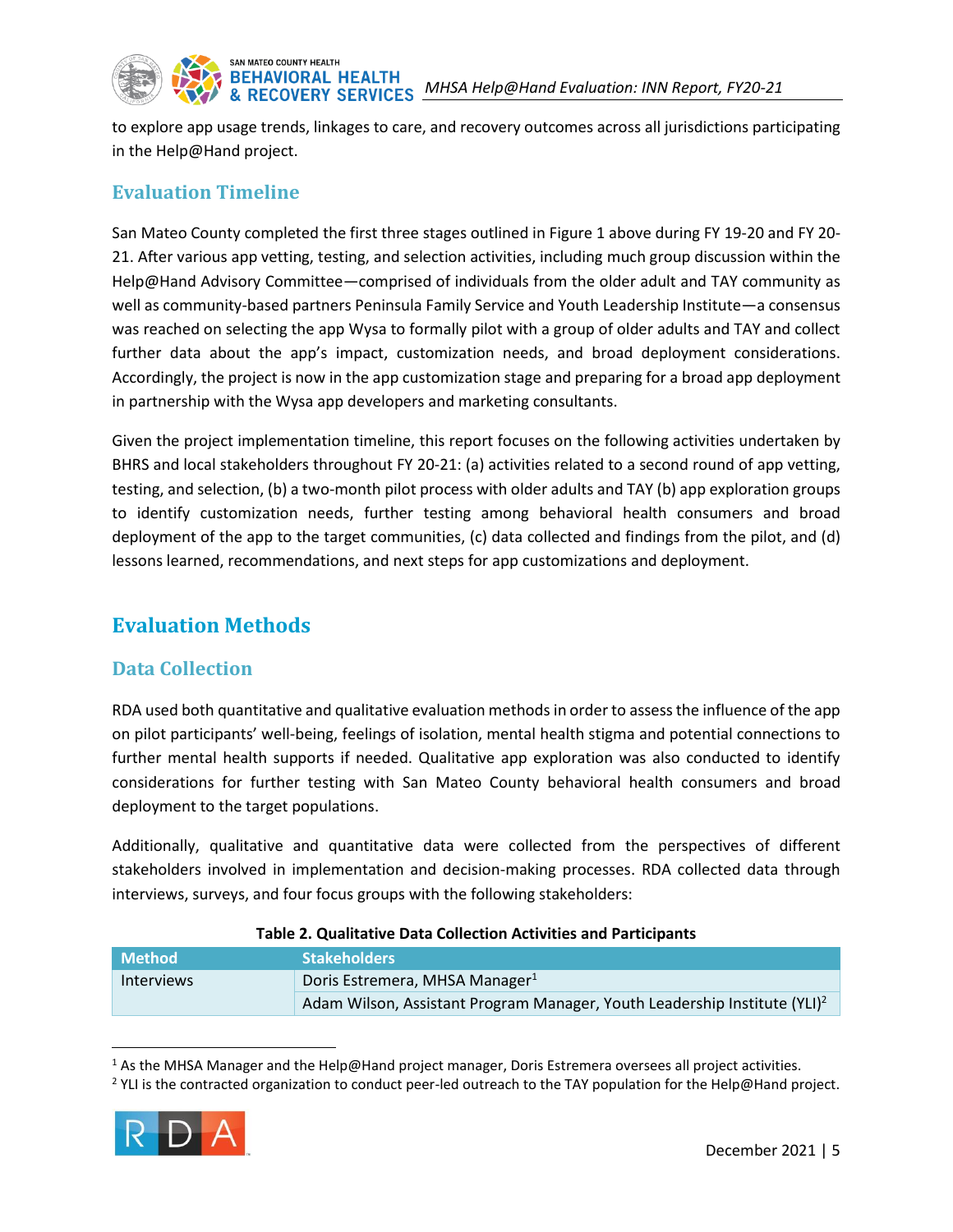

|                                | Rubi Salazar, Peer Program Coordinator, YLI                             |
|--------------------------------|-------------------------------------------------------------------------|
|                                | Susan Houston, Vice President of Older Adult Services, Peninsula Family |
|                                | Service (PFS) <sup>3</sup>                                              |
|                                | Arlene Aquino, Peer Support Specialist, PFS                             |
|                                | Andrea Sobel, Peer Support Worker, PFS                                  |
| <b>Process Focus Group</b>     | Help@Hand Advisory Committee <sup>4</sup>                               |
| App Vetting and                | TAY app testers (5)                                                     |
| <b>Selection Focus Groups</b>  | Older adult app testers (7)                                             |
| <b>Pilot Participant Focus</b> | TAY app pilot participants (16)                                         |
| Groups                         | Older adult pilot participants (37)                                     |
| <b>App Exploration Groups</b>  | TAY participants (8)                                                    |
|                                | Older Adult participants (12)                                           |

Interviews with Help@Hand staff and contractors explored key activities, lessons learned about the app pilot process and stakeholder engagement, participation in the statewide collaborative, and the potential impacts of behavioral health technology on the TAY and older adult populations. The focus group with the Help@Hand Advisory Committee offered an opportunity to discuss the role of the committee, what has worked well and areas for improvement in the Help@Hand project activities, experiences working with different stakeholders, and changes in expectations of how technology can help meet the behavioral health and wellness needs of TAY and older adults in the county. RDA also attended monthly Help@Hand Advisory Committee meetings and documented the project's progress throughout the evaluation period.

RDA's role adapted as the needs of the project changed over time. When BHRS recognized the county would need to undergo an in-depth app pilot process, RDA worked with YLI and Peninsula Family Service to design and implement four focus groups with pilot participants. RDA, with the support of Peninsula Family Service, conducted one focus group with older adults, and YLI conducted a series of focus groups with TAY. Pilot participant focus groups were used to collect feedback on usage experiences with the Wysa app and the perceptions of each app's ability to meet the local Help@Hand learning goals and needs of the TAY and older adult populations. RDA also conducted two exploration groups, one with TAY and one with older adults to further explore specific app features of interest and inform the customization and app deployment phases of the Help@Hand project.

In addition, CalMHSA requires INN project evaluations to report on participant characteristics. San Mateo County defines participants of the Help@Hand project as pilot users of the Wysa app—individuals who participated in the pilot stage by downloading and using the Wysa app. Accordingly, demographic data were collected in the form of surveys that were completed by both TAY and older adult participants prior to downloading and using the selected apps for a total of two weeks.

<sup>4</sup> The Help@Hand Advisory Committee is made up of behavioral health clients and family members, peers, BHRS staff, stakeholders from different county departments (e.g., Information Technology, Aging and Adult Services), community organizations, and behavioral health providers and peer-run organizations across the county.



<sup>&</sup>lt;sup>3</sup> Peninsula Family Service is the contracted organization to conduct peer-led outreach to the older adult population for the Help@Hand project.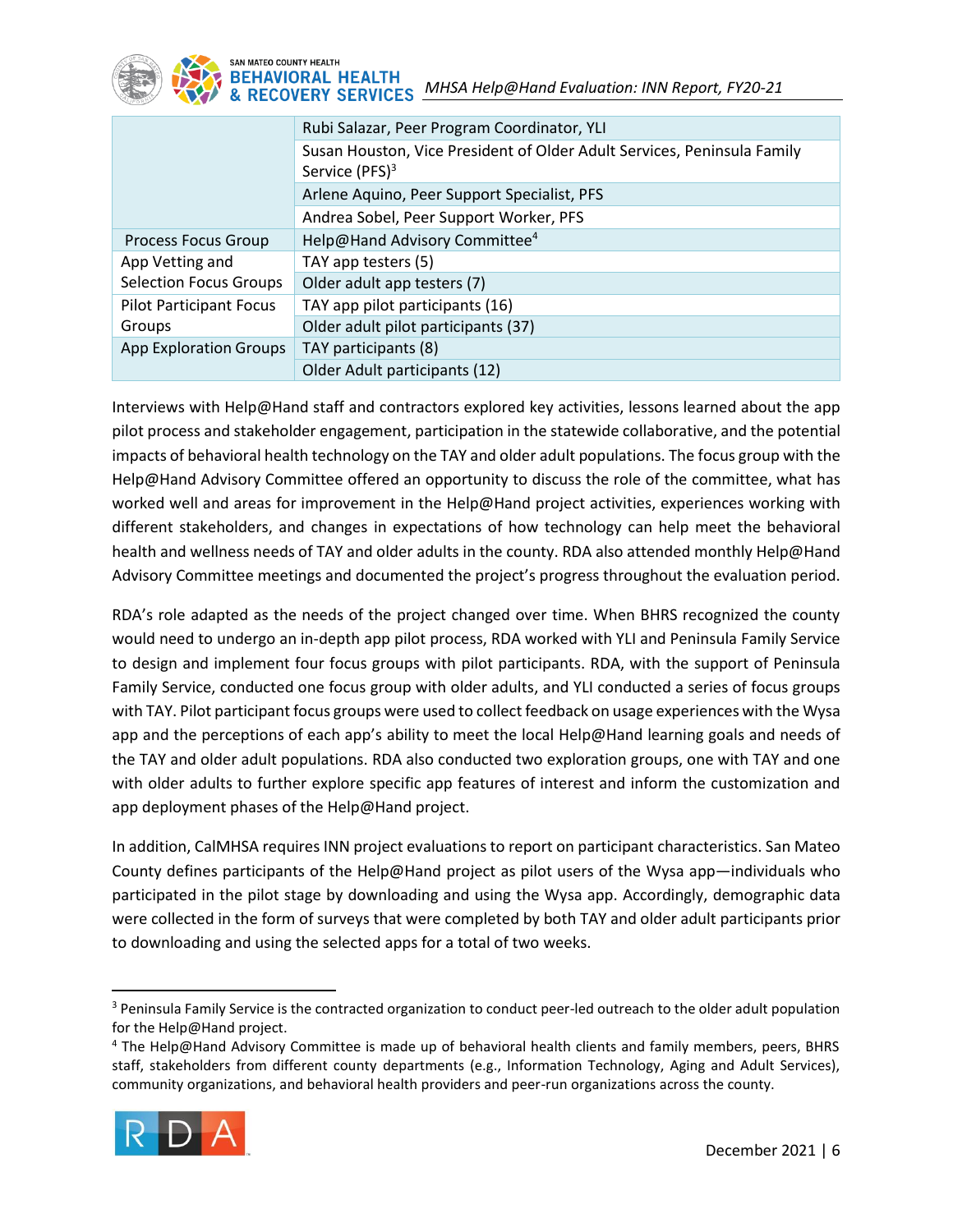

Individuals who participated in the pilot stage also completed surveys about their experiences with the app; they were assessed both before and after the pilot period to determine whether engaging with the app was related to any increase in particular favorable outcomes, and/or whether unfavorable outcomes or risk factors decreased after engaging with the app.

RDA will also continue to conduct interviews and focus groups with behavioral health consumers as the County moves forward with app deployment and integration into BHRS system of care.

## **Data Analysis**

To analyze the qualitative data, RDA transcribed interview and focus group participants' responses to capture their sentiments and perceptions. RDA then thematically assessed responses from all participants and identified recurring themes and key takeaways.

To analyze the quantitative data, RDA tabulated frequencies and percentages of app testers' demographic information (i.e., age group, assigned sex at birth, gender identity, race/ethnicity, sexual orientation, employment status, etc.) as well as app testers' responses to survey questions developed to elicit feedback about the overall usefulness of the app's functionality, feelings of isolation, and perceptions about mental health.

## <span id="page-9-0"></span>**Evaluation and Program Findings**

Through interviews and focus groups with key stakeholders, RDA explored the potential impacts of specific behavioral health apps on the target populations' mental health and well-being, as well as the potential of the Help@Hand project to meet the local learning goals. During 2020, there were a total of two rounds of app selections that took place. Table 2 presents a list of the apps that were explored during the reporting period of this evaluation and considered for the pilot phase of the project:

| <b>Older Adults</b> | <b>Transition Age Youth</b> |
|---------------------|-----------------------------|
| • MyStrength        | • Headspace                 |
| $\bullet$ Wysa      | • MyStrength                |
| • Happify           | Wysa                        |

#### **Table 3. Apps Under Consideration After 2nd Round of Selection: January 2020**

Ultimately, Wysa was the app that both the older adult and TAY community members decided to move forward with, given that Wysa (a) demonstrated positive preliminary outcomes during the vetting process, which involved the Help@Hand Advisory Committee and focus groups with older adults and the Help@Hand Youth Advisory Group (b) met the community's needs in terms of app customization and functionality, and (c) was identified as the vendor who was willing to work with the county and community-based providers in making these customizations.

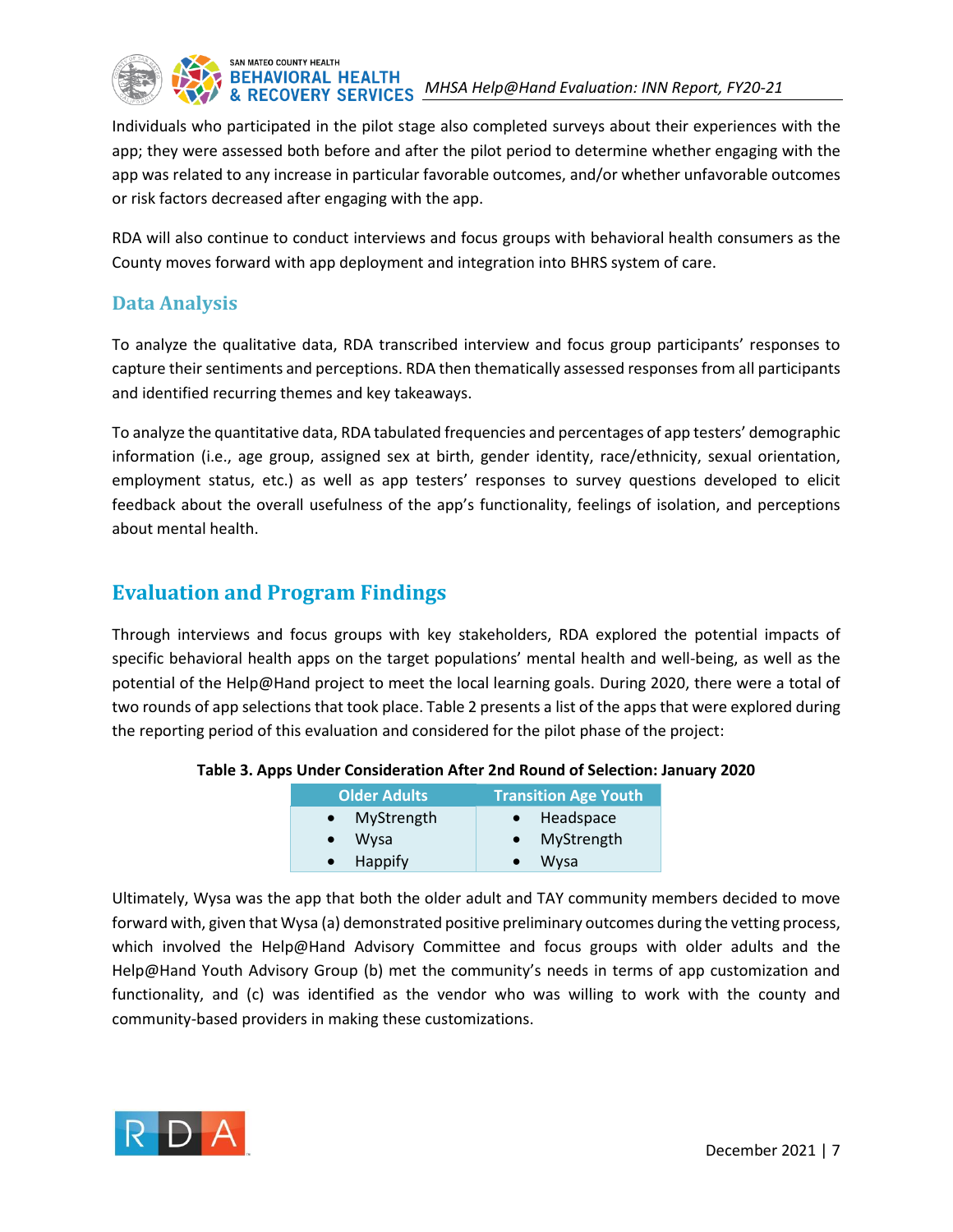# BEHAVIORAL HEALTH<br>& RECOVERY SERVICES MHSA Help@Hand Evaluation: INN Report, FY20-21

Outreach and engagement took place to recruit older adult and TAY participants willing to pilot the Wysa app further. Overall, 37 older adults and 16 TAY participated in the pilot and remained engaged in the feedback gathering process that spanned across a two-month period during FY 20-21.

<span id="page-10-0"></span>The demographic characteristics of pilot participants by target population are presented i[n Table 4](#page-10-0) below:

| <b>Older Adults</b>                                                                                                                                                                                                                                                                                                       | <b>TAY</b>                                                                                                                                                                                                                                                                                                                                         |
|---------------------------------------------------------------------------------------------------------------------------------------------------------------------------------------------------------------------------------------------------------------------------------------------------------------------------|----------------------------------------------------------------------------------------------------------------------------------------------------------------------------------------------------------------------------------------------------------------------------------------------------------------------------------------------------|
| Average 69 years old (range: 55 to 89<br>$\bullet$<br>years)<br>78% were female<br>Majority identified as White/Caucasian<br>$\bullet$<br>(83%)<br>87% identified as straight/heterosexual<br>$\bullet$<br>Most held a bachelor's or graduate<br>$\bullet$<br>degree (38%)<br>52% reported no mental health<br>challenges | Average 17 years old (range: 14 to 24<br>years)<br>75% were female<br>$\bullet$<br>Majority identified as Asian (50%),<br>$\bullet$<br>followed by Hispanic/Latino (38%)<br>67% identified as straight/heterosexual<br>81% were high school students<br>43% reported no mental health<br>$\bullet$<br>challenges<br>50% were students<br>$\bullet$ |
| 51% retired<br>$\bullet$                                                                                                                                                                                                                                                                                                  | Came from various households with a<br>$\bullet$                                                                                                                                                                                                                                                                                                   |
| 28% made under \$30k per year                                                                                                                                                                                                                                                                                             | wide range of annual household incomes                                                                                                                                                                                                                                                                                                             |

#### **Table 4. Older Adult and TAY Wysa Pilot Participant Demographics**

## **Wysa Pilot's Learnings**

A central objective of the Wysa pilot was to contribute to outcomes related to the local learning goals. The following sections provide an overview of how the pilot process contributed to each of San Mateo County BHRS Help@Hand learning goals.

## **Learning Goal 1: Can an app promote mental health wellness and reduce feelings of isolation?**

It is important to note that the first learning goal was originally intended to assess whether the availability and implementation of technology-based mental health apps connect TAY in crisis and older adults experiencing isolation to **in-person** services. Early stakeholder input prioritized the importance of inperson support and raised concerns about the idea of a technology-based solution replacing in-person connections. During the first year of Help@Hand needs assessments that involved youth, San Mateo County youth crisis service providers and other stakeholders, it was determined that promoting an app to potentially support TAY in crisis was not the most effective way to provide the early intervention necessary when a youth is in crisis. The addition of peer-to-peer texting capacity and social media outreach to the county's 24-hour crisis intervention services for youth, was prioritized instead. Additionally, given the restriction on in-person activities after the onset of the COVID-19 pandemic, in-person services were not a feasible resource. During the pandemic, a greater concern arose regarding feelings of isolation among

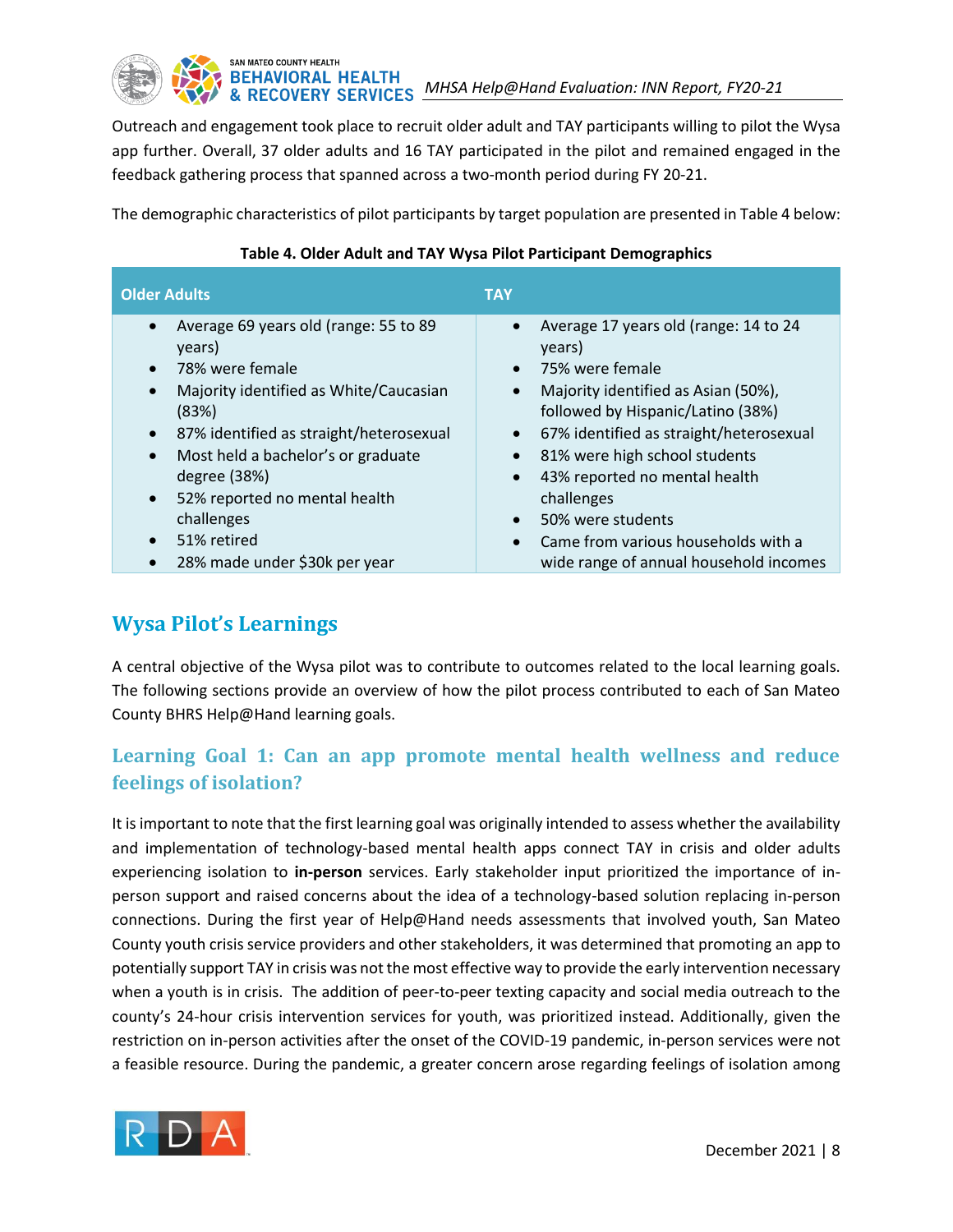both older adult and TAY populations. Therefore, the learning goals were modified accordingly to assess whether the Wysa app can promote mental health wellness and reduce feelings of isolation.

Based on findings gathered from the pilot focus groups and survey responses, there are promising initial results that suggest that apps such as Wysa promote mental health wellness for both the older adult and TAY populations. Participants from both target populations reported the benefits of the Wysa apps' ability to prompt the user to practice self-care habits.

Program staff reported that the Wysa app was useful for the older adult population to support and practice healthy self-care and sleeping habits. The older adult pilot participants particularly enjoyed the benefits of using the Sleep Stories feature of the Wysa app.

For TAY, the youths who participated in the Wysa pilot reported that they liked how the app gave them the opportunity to focus on their self-care practice, such as mindfulness. As one TAY pilot participant reported, "I really liked having the opportunity to use an app focused on mental health and mindfulness, since it was my first time." A large majority of both TAY (86%) and older adult (81%) participants found the self-care tools extremely or moderately useful. While users overall found the tool packs useful and enjoyed the content and variety of topics, some users found it challenging to locate the exact topics they were interested in and wanted more topics relevant to older adults and TAY. The Wysa app also has a journaling feature. The majority (93%) of the TAY participants reported using this feature and 57% found it extremely to moderately useful.

#### **Impacts on Overall Mental Health Well-Being**

To further assess whether the Wysa app is helpful in promoting mental health well-being, survey responses were also collected among TAY and older adult pilot participants. **Error! Reference source not found.** and **Error! Reference source not found.** below depict TAY and older adult responses to how they felt the app impacted them in terms of well-being, mental health stigma, and social connectedness.

Based on these survey results, the Wysa app seemed to promote mental health well-being after its use for both target populations. For TAY, a greater number of participants reported feelings of life satisfaction and balance after using the Wysa app. Additionally, a lower number of TAY reported feelings of nervousness most or all of the time after using the Wysa app. In the post survey, 93% of TAY users reported that the app made them feel like they have support when feeling down, anxious, or stressed. Further, 67% of TAY users reported that the app helped improve their mental health and wellness, and 60% reported that the app helped them with their daily life.

Among older adults, a greater number of participants reported that they often or always feel cheerful and hopeful after they used the Wysa app. A greater number of older adults also reported zero (0) days of feeling nervous, depressed, or stressed after they used the Wysa app. In the post survey, 56% of older adults reported that the Wysa app helped improve their mental health and wellness and that the app made them feel like they had support when feeling down, anxious, or stressed. Further, a little over half (53%) reported that the Wysa app helped them in their daily life.

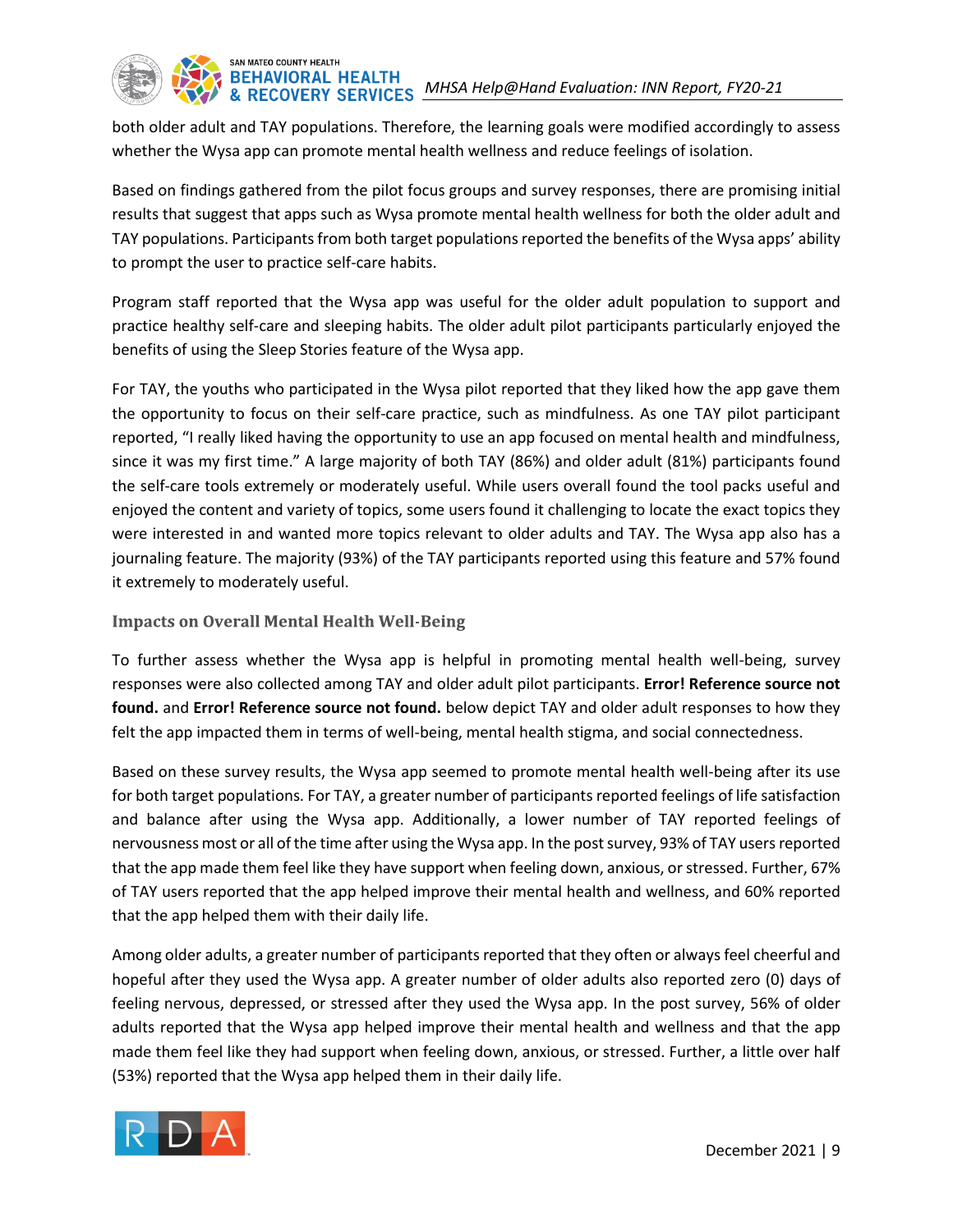



**Figure 2. Survey Responses from TAY Respondents about Well-Being (n = 16)**

#### **Figure 3. Survey Responses from Older Adult Respondents about Well-Being (n = 37)**



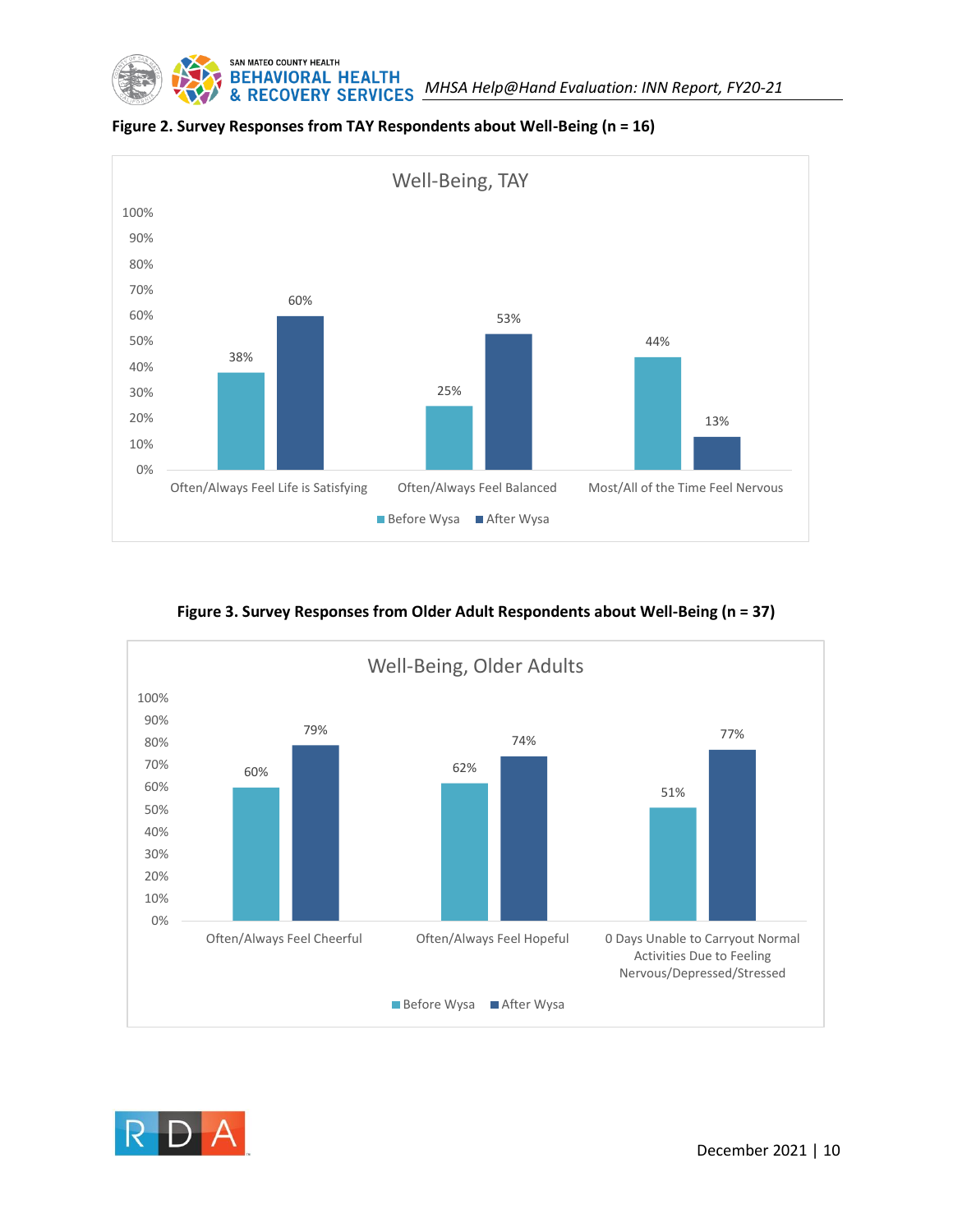

#### **Mental Health Stigma**

Mental health stigma seemed to decrease after TAY used the Wysa app. After using the Wysa app, all TAY agreed with the statements "Living with a mental illness made me a tough survivor," and "I can have a good, fulfilling life despite my mental illness." In contrast, among older adult participants, there was a slight decrease in positive measures related to self-stigma associated with seeking mental health services after using the app. These findings suggests that the app may have had less of an influence in decreasing mental health stigma for older adults.

Additionally, after the testing period, a greater proportion of TAY (47%) compared to older adult (31%) participants reported that they would reach out for help with their mental health and wellness because of using the app. Another indicator of help seeking behavior includes a greater self-awareness of when help might be needed, such as when symptoms related to mental health and wellness arise. A higher percentage of TAY (47%) compared to older adult (22%) participants in the post survey reported that they were more likely to detect symptoms related to their mental health and wellness. These findings suggest that the app may have had less of an influence on help seeking behavior in older adults.

An important learning lesson in collecting data related to mental health stigma arose during the pilot period. An older adult participant expressed that the mental health stigma questions in the pre-survey were triggering and led to emotional distress for them. After consultation with CalMHSA and partner evaluators at University of California, Irvine, and our local Help@Hand Advisory Committee, all but one of the negatively framed questions were excluded from the post survey. Additionally, an introduction was included in the survey to alert users to the potential triggering questions and offer supports as needed. Peers across the Help@Hand statewide collaborative, local stakeholders, and the San Mateo County Help@Hand Advisory Committee recommended that it would be important to include indicators that we can compare county and state-wide given that the negatively framed questions have been collected and reported in local and statewide large studies. For the TAY pre/post surveys, given this lesson learned, additional positive framed questions related to internalized stigma and stigma resistance were included.

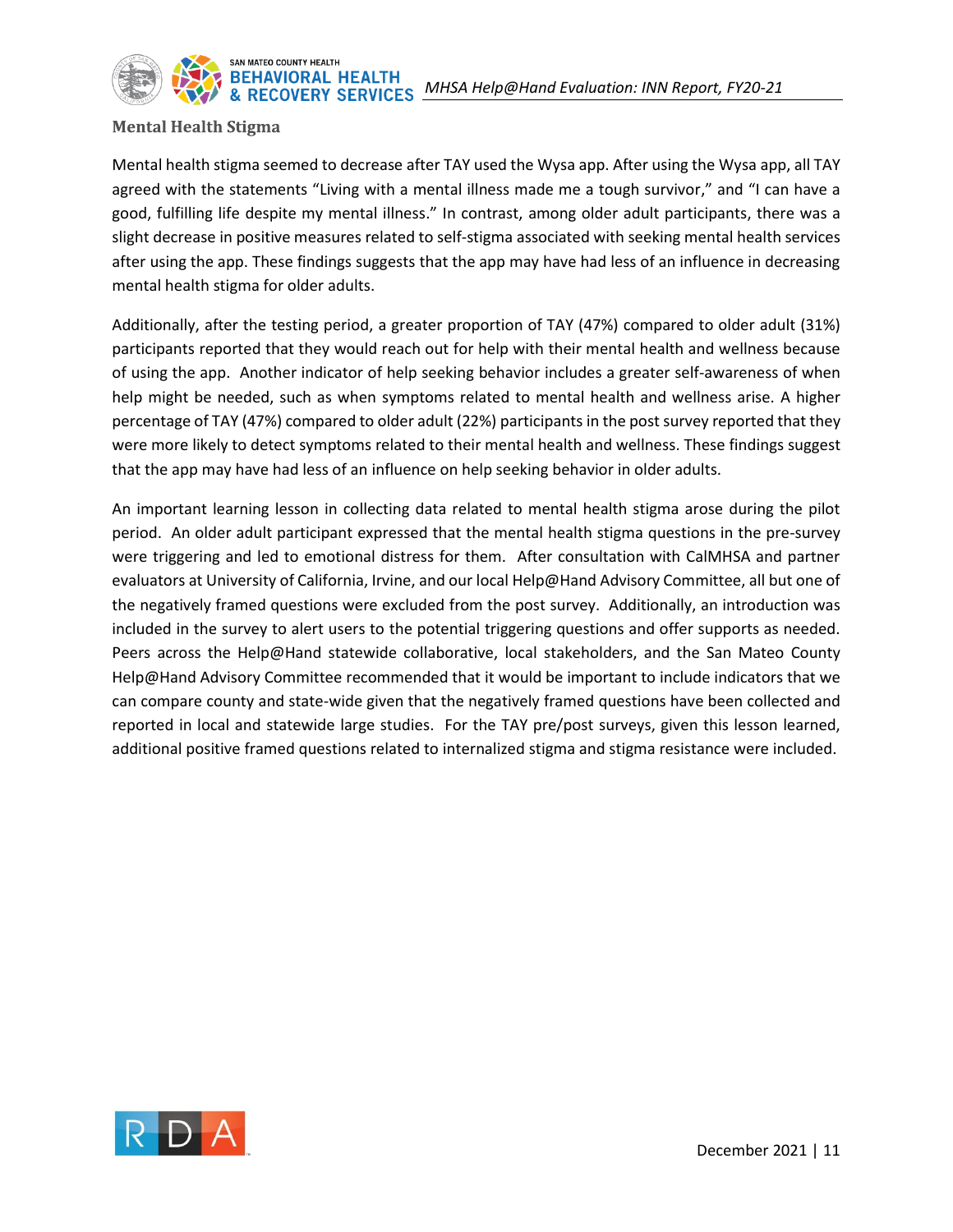



**Figure 4. Survey Responses from TAY respondents about Mental Health Stigma (n = 16)**

**Figure 5. Survey Responses from Older Adult Respondents about Mental Health Stigma (n = 37)**



#### **Connectedness**

Findings from the focus group and survey data show initial promise that using an app like Wysa can reduce feelings of isolation and promote social connectedness. For TAY, one of the first positive outcomes that

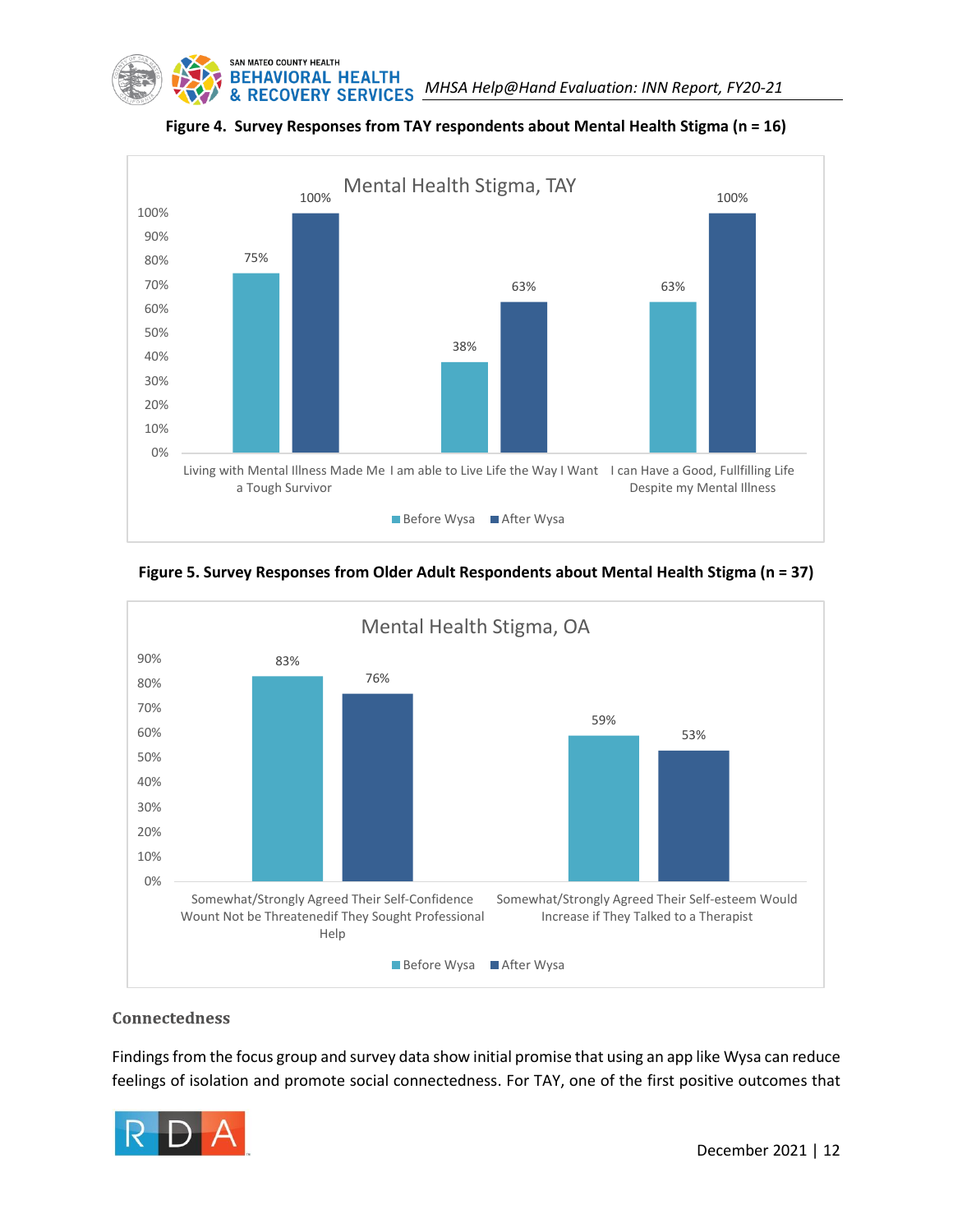

staff highlighted from the piloting process was that the level of social connectedness increased after TAY participants' use of the app. Other benefits reported by the older adult program staff included Wysa's chatbot feature, which provides suggestions to the user and prompts them to carry out a specific wellnessoriented activity (e.g., positive affirmations, physical activity) in response to an issue that the participant reports while interacting with the chatbot. Program staff also noted that youth reported that the Wysa app provided youth a safe space to express any current issues or challenges that they were facing that day. Further, based on TAY participant feedback, program staff also noted that the Wysa app's chatbot features proved to be a valuable asset that TAY participants found helpful, especially after the onset of the pandemic.

Among survey respondents, a greater number of older adults compared to TAY pilot participants reported that they have two or more people they are close with and can depend on, hardly ever feel isolated and hardly feel left out. For both TAY and older adults, after using the app, a greater number reported they have two or more people they are close with and can depend on and that they hardly ever feel isolated. In the post survey results, only 20% of TAY and 29% of older adults agreed that the Wysa app made them feel connected to other people. TAY did see a modest decrease from 13% to 7% in the number of participants that hardly ever felt left out. It is also important to note that these numbers are already a small sample of TAY respondents.

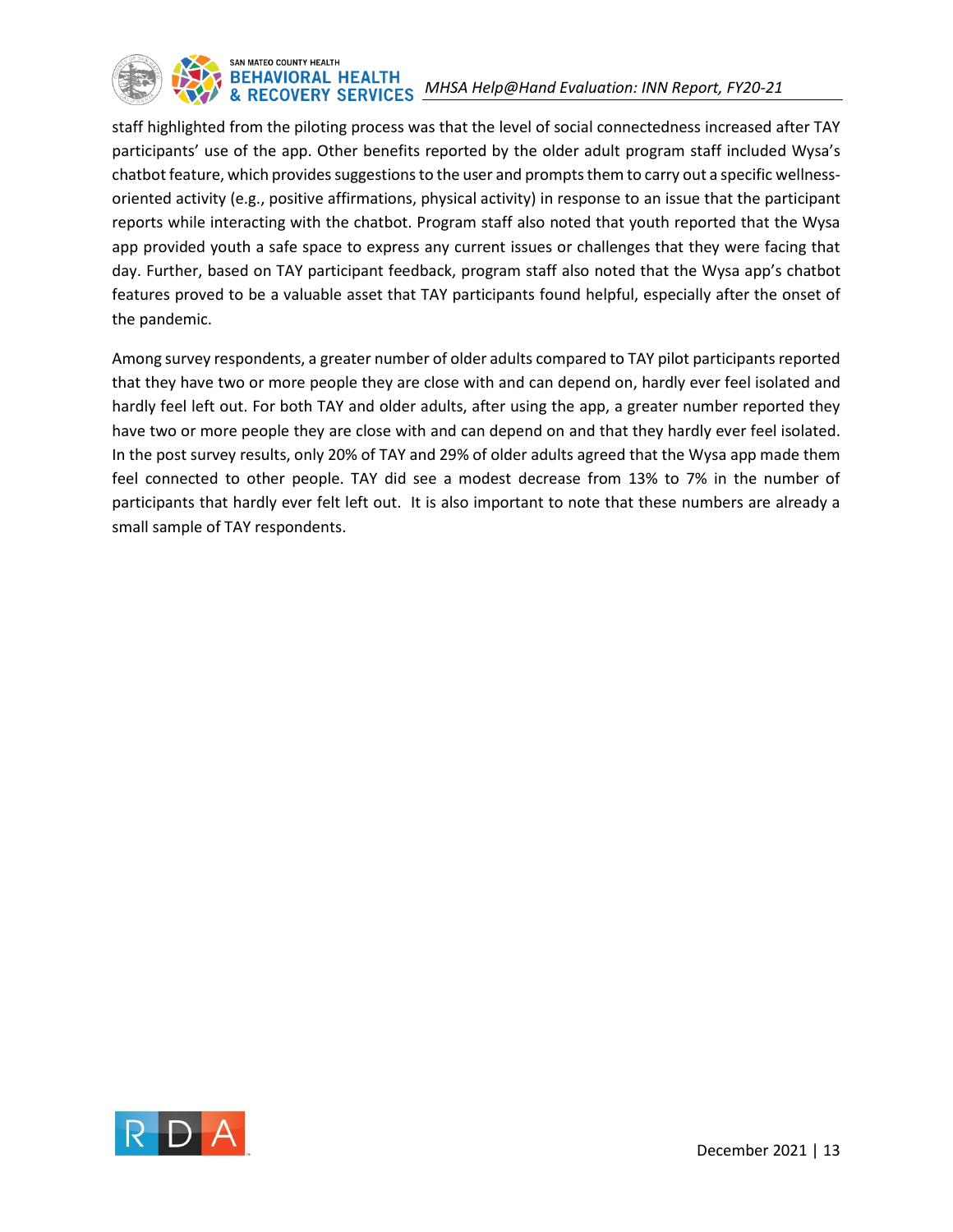



**Figure 6. Survey Responses from TAY Respondents about Connectedness (n = 16)**

**Figure 7. Survey Responses from Older Adult Respondents about Connectedness (n = 37)**



The Wysa app's secure and private chat functionality were also noted to enhance greater participation among TAY who may not otherwise engage in an in-person setting due to factors such as social anxiety or fear of being judged by peers. In Wysa, users can chat with an AI robot (i.e., chatbot), which then responds

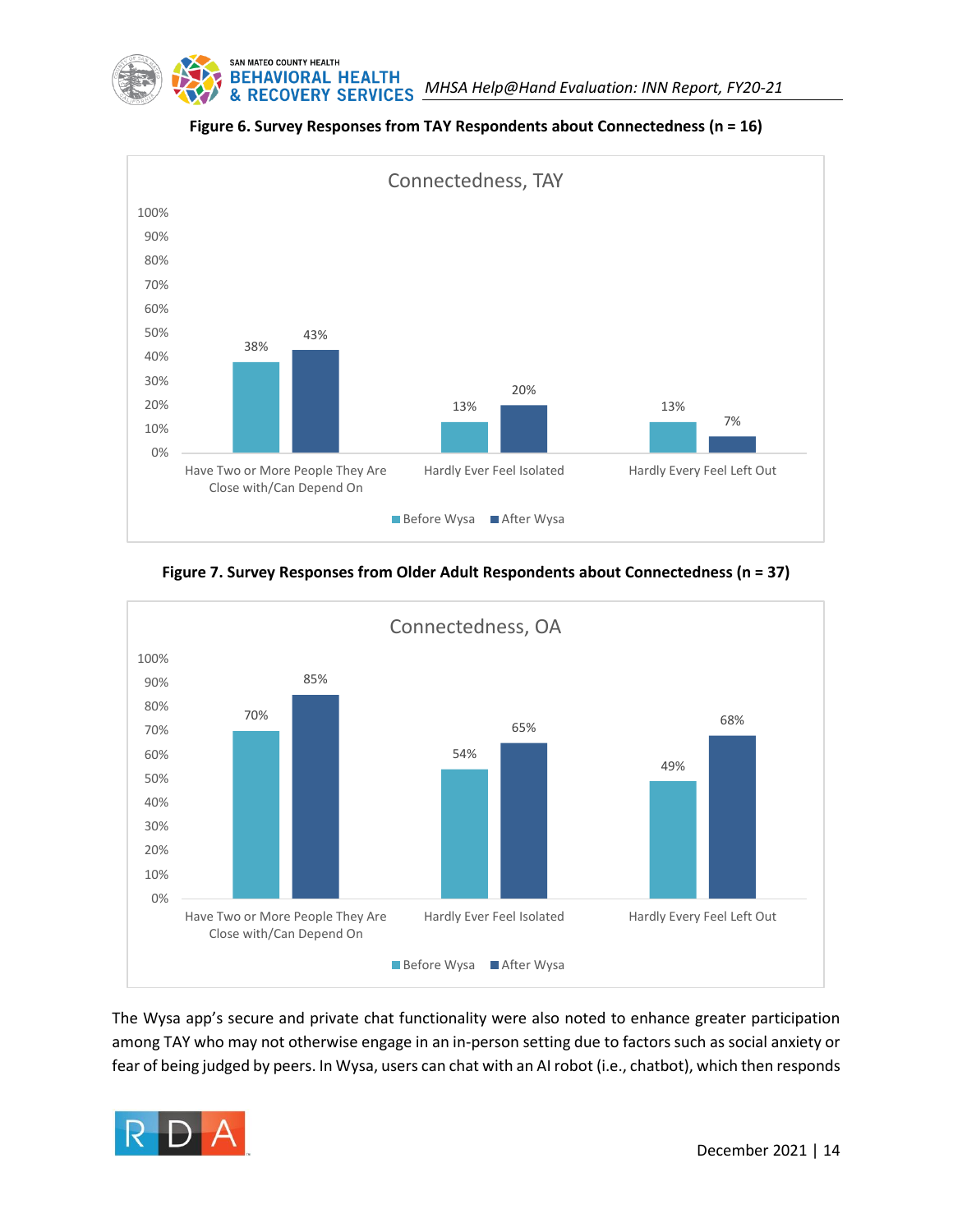

and recommends several self-care practices, such as mindfulness or physical movement activities or other resources in response to the user's issues or challenges mentioned in the chat. These chat functionalities were noted to reduce feelings of isolation and enhance social connection. Program staff also noted that the TAY pilot participants seemed to value having access to chat-like features when using apps such as Wysa. In fact, 80% of TAY and 53% of older adult users found the chatbot to be extremely or moderately useful. Older adult users generally found the chatbot feature to be useful and enjoyed having a place to talk and share their feelings at any time of the day. They appreciated that the chatbot summarized what they wrote and referenced previous discussions.

Some users noted that the chatbot's responses felt generic, unhelpful, and redundant, particularly when they used more complex language. Some also found it challenging to type everything they were feeling. Recommendations to improve the chatbot function from both the older adult and TAY population include: expand the keywords to which the chatbot responds, offer more pre-populated responses to chatbot questions, improve the depth and variety of chatbot responses, offer users the option to save or discard their chat history, ask users during the chat if the information is helpful and direct them to other features or resources as needed, and offer customization optionssuch as personalities, voices, characters, and chat colors.

**Learning Goal 1: Does the availability and implementation of technology-based mental health apps connect transition age youth in crisis and older adults experiencing isolation to in-person services?**

#### **Learning Goal 1 Recommendations**

- 1. Identify specific methods to engage TAY in ways that make them feel socially connected, as this app is promoted amongst youth for individual wellness.
- 2. Identify specific methods to reduce stigma amongst older adults related to mental illness and seeking help for mental health challenges.

Although these findings indicate that apps such as Wysa can promote mental well-being and may reduce some feelings of isolation, the Wysa app helps individuals promote these positive outcomes at an individual level. From the pilot evaluation, two considerations emerged related to this learning goal:

First, **continue to find ways to engage TAY in more group and social settings**. This is informed by the TAY survey findings where the connectedness survey item "Hardly Ever Feel Left Out" did not seem to improve after the use of the Wysa app and only 20% of TAY agreed that the Wysa app made them feel connected to other people. On the other hand, initial findings suggest an improvement in reducing mental health stigma and well-being. Given both the small sample of TAY participants surveyed and the mixed results, it

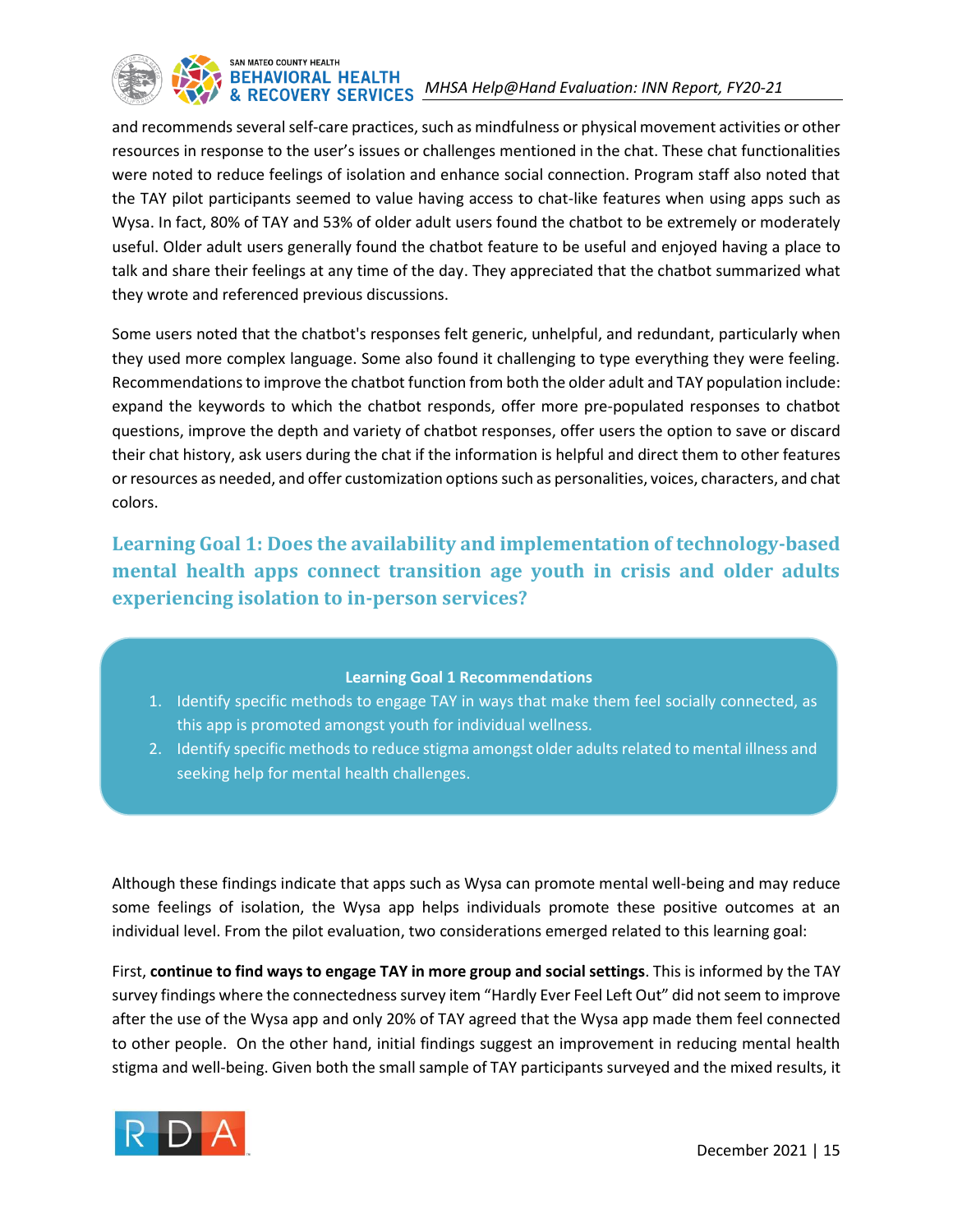

is important that program staff continues to focus efforts on engaging TAY in virtual settings, despite concerns that TAY may be less willing to engage in virtual social settings due to social anxiety. Some solutions include encouragement of using the chat functions in lieu of feeling pressure to verbally interact with a group in a Zoom meeting.

Second, **efforts should be made to address internalized stigma of mental illness and seeking mental health services among the older adult population to supplement the use of a wellness app such as Wysa.** Based on the mental health stigma survey responses after the use of the Wysa app, a fewer number of older adults somewhat or strongly agreed with seeking professional help and speaking with a therapist that wouldn't put their self-esteem or confidence in jeopardy. Further, only 31% agreed that they were likely to seek help for their mental health and wellness because of using the Wysa app.

## **Learning Goal 2: Does engaging with the app promote access to mental health services and supports?**

#### **Learning Goal 2 Recommendations**

- 1. Capitalize on TAY's willingness to seek additional help for their mental health and wellness, as well as their desire to connect with other youth. Ensure that the local resources are included in the Wysa app so that they can stay connected.
- 2. Continue to focus efforts on normalizing seeking mental health services and supports in the community, as well as the use of wellness apps among the Older Adult population by featuring other Older Adults modeling this behavior in media and other marketing materials and peer support networks to promote the app. Realistic and accurate portrayals to represent Older Adult community members is important, especially when destigmatizing the pursuit of mental health resources and services among this population.

Although there is more evidence to suggest that the Wysa app promotes access to mental health services and supports, it is important to note that this evaluation is a study of a small sample of participants and most participants did not use app feature to seek additional resources if needed. Further evaluation will be needed to fully assess whether the Wysa app promotes greater access to mental health services and supports.

The Wysa app does offer users a high level of accessibility to its services and resources. Participants noted that the Wysa app provides access that is uniquely available 24 hours per day, and that virtual access, while not a replacement for in-person services, is particularly important at this time given the challenges of social isolation due to COVID-19. The Wysa app offers an "SOS" feature where users can seek out additional resources if needed. During the pilot process, almost two-thirds of the TAY and older adult participants did not use the SOS feature over concerns that this feature would contact emergency services

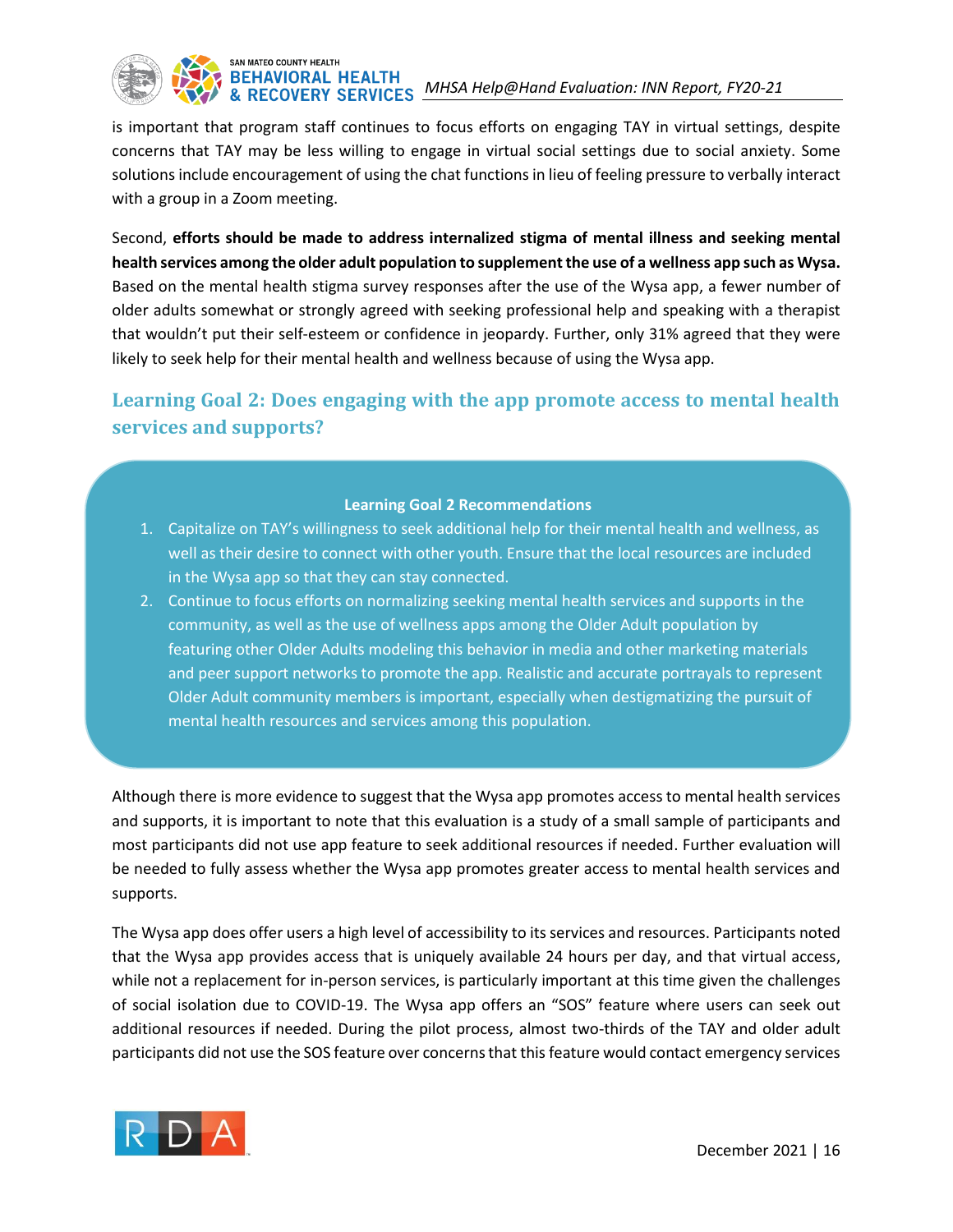

SAN MATEO COUNTY HEALTH

immediately. Among the users that did use this feature, only 34% of TAY and 9% of older adult users found this feature to be extremely to moderately helpful.

One primary recommendation that came out of this process is to ensure that the Wysa app will include local county resources that users can access if additional services are needed. BHRS is working with the Wysa app developers to include local resources to facilitate connections to mental health supports for those who do engage with the apps, should they be interested in exploring services beyond the app itself. The ability to customize a local resource option aside from the SOS feature will continue to be a priority of BHRS to ensure the apps promote access to further supports.

From a usability standpoint, the Wysa app appears to be easy and intuitive to use and navigate. All of the TAY and 88% of older adults agreed that the app's language was easy to understand. Further, 93% of TAY and 88% of older adults agreed that the app was easy to use. Lastly, 87% of TAY and 69% of older adults reported that they would recommend using the app to others. The availability of the app's content in various languages continues to be a concern among stakeholders. Stakeholders noted that BHRS did not identify a minimum viable product language requirement,<sup>5</sup> and that they are concerned about moving forward with an app that has limited, or no, features for monolingual Spanish or Chinese speakers given the strong presence of these communities in San Mateo County. BHRS had initially hoped to include monolingual Spanish and Chinese speakers as target populations; however, they realized early in the Help@Hand project that they did not have the capacity to have priority populations in addition to older adults and TAY. However, reaching these two subgroups within the older adult and TAY populations continues to be an expressed interest of a number of stakeholders involved in San Mateo County's Help@Hand project. To address concerns, the Wysa app developers are currently working on a Spanish version of the app for future testing.

#### **TAY Population**

Given the results from the survey that was completed by the TAY pilot participants, there is some evidence to suggest that TAY users would be more willing to seek help for their mental health and wellness because of using the Wysa app, and that seeking help would not negatively impact their confidence and selfesteem. Therefore, one of the critical components of developing the Wysa app for this population should ensure that local resources within San Mateo County are included as part of the app for TAY, should users from this target population have a desire to seek additional help. This is also crucial for TAY users, given that using the app itself did not seem to decrease their feelings of being left out after its use.

#### **Older Adult Population**

While older adults slightly increased in their feelings of social connection and reduced their feelings of isolation after using the app, this population did not seem to increase in their willingness to seek additional

<sup>&</sup>lt;sup>5</sup> A minimum viable product is the most basic version of a product that will still satisfy users. In this case, the minimum viable language requirements are the languages that the apps must offer to meet the fundamental linguistic needs of the target populations.

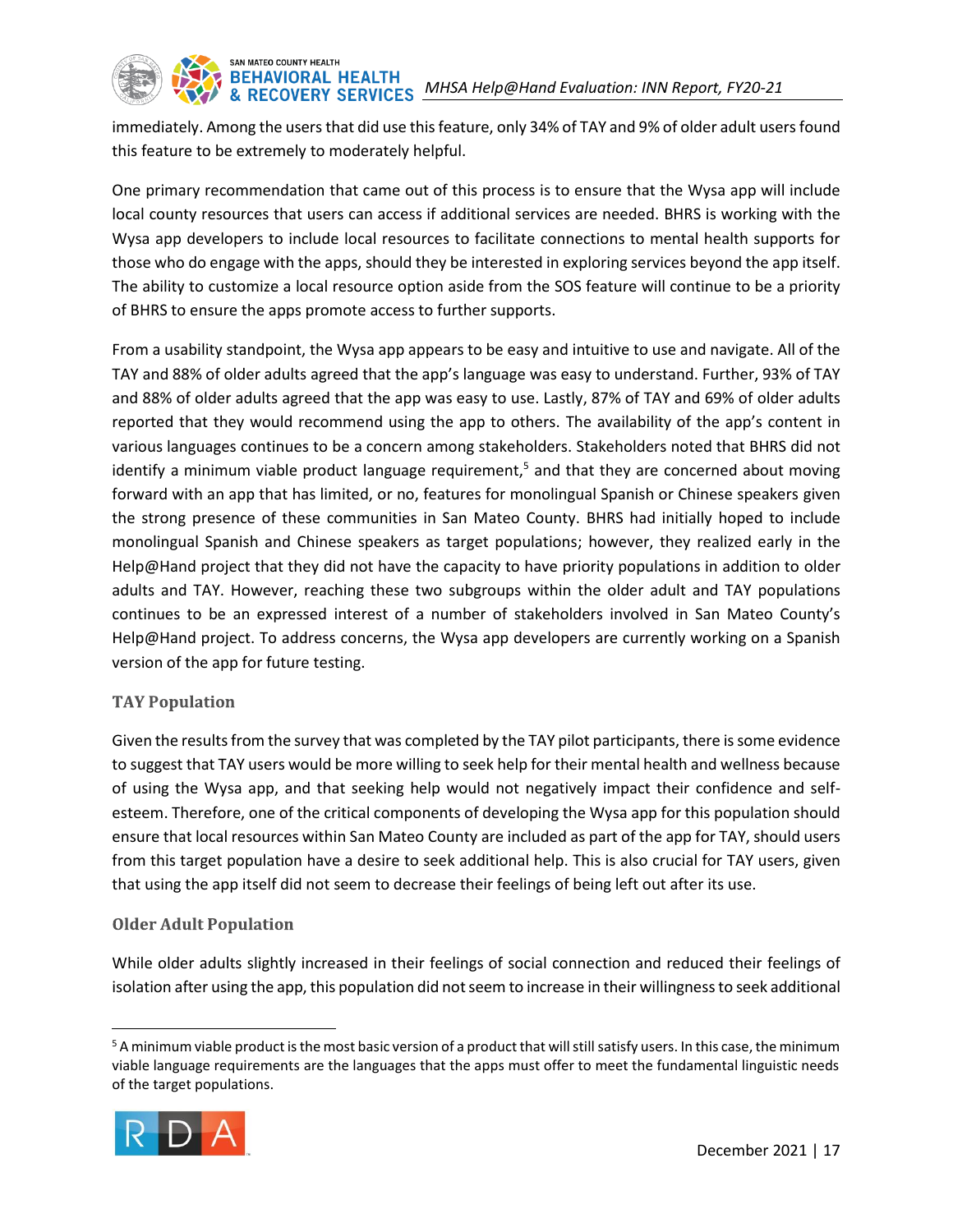## SAN MATEO COUNTY HEALTH BEHAVIORAL HEALTH<br>& RECOVERY SERVICES MHSA Help@Hand Evaluation: INN Report, FY20-21

help for their mental health and wellness, based on survey findings. Therefore, it is important that the Wysa app continues to also be developed in ways that incorporate older-adult-specific topics that are relevant for this population. Further, it is important that marketing and promotion efforts of this app help to destigmatize and normalize the use of this app in terms of seeking additional mental health and wellness resources among this population. Strategies to normalize the app using and help-seeking behavior among the Older Adult population is through app demonstrations and modeling these behaviors in marketing and promotion materials and among other Older Adult peers in peer support networks.

## <span id="page-20-0"></span>**Learning Goal 3: Does engaging with the apps effectively promote wellness and recovery for individuals living with mental health challenges?**

#### **Learning Goal 3 Recommendation**

1. Ensure future consumer engagement activities include representation from older adults of diverse age ranges, to understand the different wellness and recovery needs of this population.

Given what was learned for Learning Goals 1 and 2 during FY 20-21, this learning goal will be of particular focus as the project moves into a testing stage for San Mateo County BHRS clients. In previous focus groups, stakeholders noted that behavioral health apps are one of many supports for individuals in their wellness and recovery. One member of the Advisory Committee commented that apps are "a tool in the toolbox, not the only solution." Stakeholders generally felt that it is helpful to have more options for individuals to address and support their mental health, and that the Wysa app should provide additional resources local to the community.

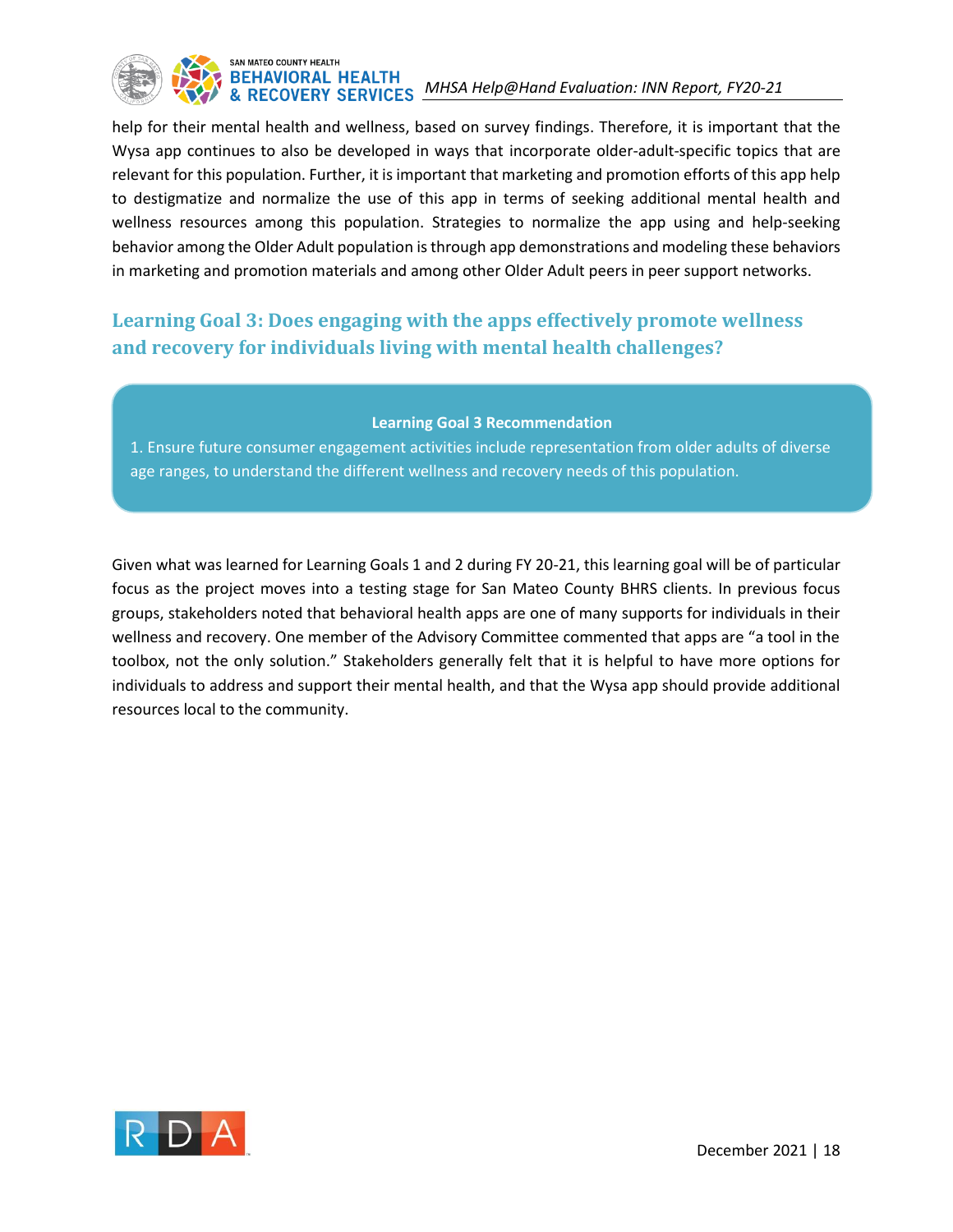## **Key Program Implementation and Operational Learnings**

From the evaluation activities, the three key program implementation and operational learnings were identified. Key learnings are described in detail in the sections that follow

#### **Key Learnings**

- 1. **Ensure local resources are included in the Wysa app and social inclusion efforts are enhanced for** TAY as a supplement to using the Wysa app for wellness supports.
- 2. **Ensure that the Wysa app includes mental health and wellness topics that are relevant** to older adults, TAY, and for specific target populations throughout the county.
- 3. **Continue to focus on** accurate and realistic portrayals of Older Adult consumers to promote seeking mental health and wellness services among this population.

## **Finding 1: Ensure local resources are included in the Wysa app and social inclusion efforts are enhanced as a supplement to using the Wysa app for wellness supports.**

Based on survey findings, TAY were less likely to report feeling socially included after using the Wysa app. Coupled with the finding that TAY users were more likely to seek additional help for their mental health and wellness, it is important that the Wysa app includes local resources to mental health and wellness services for TAY to feel more connected. In addition, it is important for stakeholders to identify additional ways to socially engage TAY consumers in activities that supplement the app's use. Recommendations from focus groups included the suggestion that holding virtual social events such as Bingo or raffles to incentivize users to continue using the app while also socially engaging users could be impactful.

## **Finding 2: Ensure that the Wysa app includes mental health and wellness topics that are relevant to older adults, TAY, and for specific target populations throughout the county.**

As the Wysa app continues to be developed and customized to fit the needs of the County's target populations, it is important that topics and resources relevant to specific target populations are included to enhance accessibility and representation, as well as to reduce the stigma of seeking mental health services and supports. While both older adults and TAY do report that the Wysa app was helpful with increasing self-care habits, such as meditation and sleeping, both groups reported that they would like to see more

"It was a really good experience overall and I learned a lot of things. It was also rewarding to see and hear other people's experiences reviewing the app." - TAY Pilot Participant

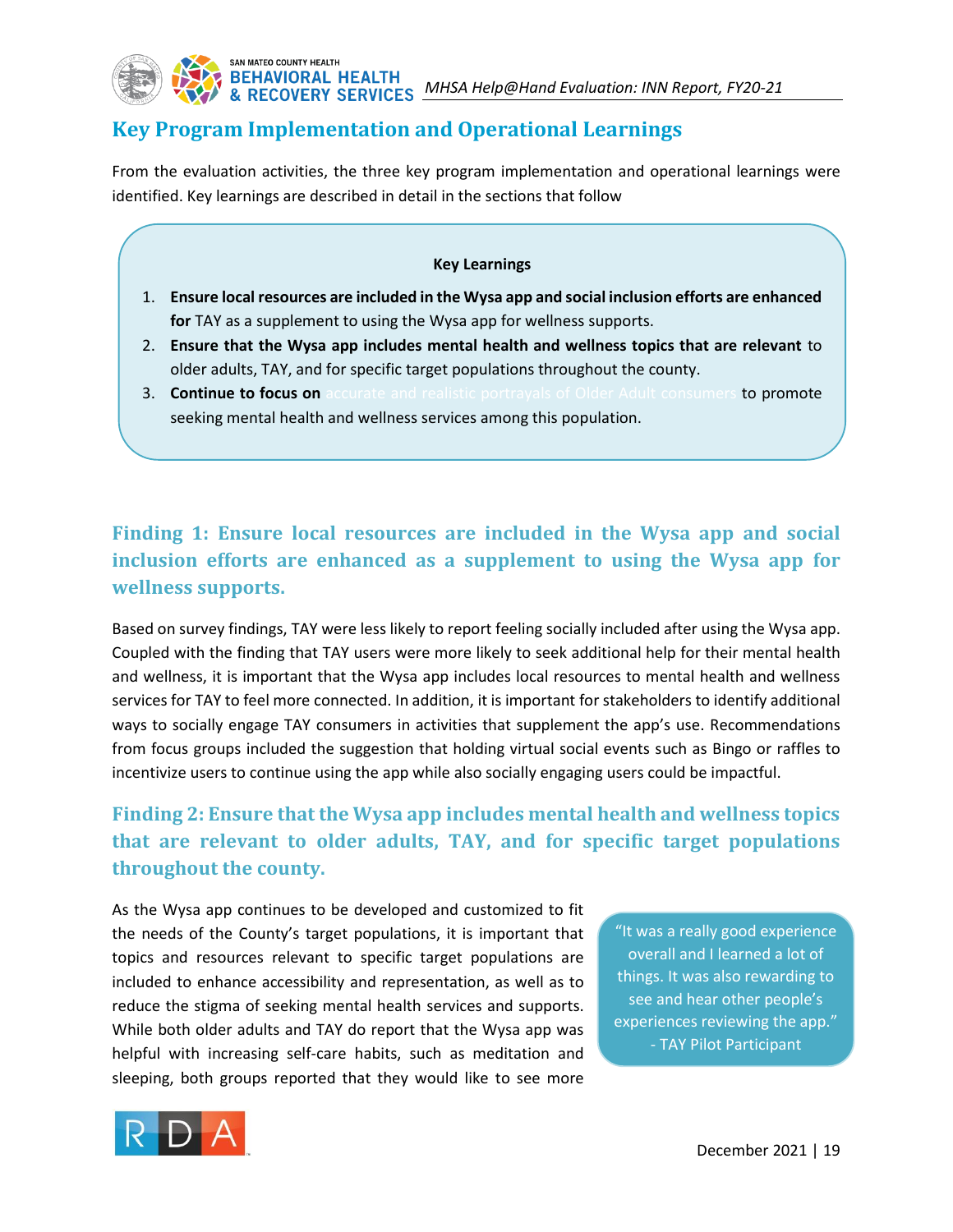## SAN MATEO COUNTY HEALTH BEHAVIORAL HEALTH<br>& RECOVERY SERVICES MHSA Help@Hand Evaluation: INN Report, FY20-21

topics included in the app that are relevant to their specific population. For example, TAY participants reported that they would like to learn more about how to handle procrastination. Other recommendations included improvements related to being more culturally relevant, such as including topics that focus on wellness, self-care, and resiliency within minority communities Making the app more culturally relevant and accessible to Spanish speakers, which is another target population in San Mateo County. Wysa's developers are currently working on a Spanish version of the app.

**Finding 3: Continue to promote the app in peer networks and promotional materials by featuring accurate and realistic portrayals of Older Adults modeling app-usage and help-seeking behaviors.** 

"The Wysa app was useful for the older adult population to support participants to practice healthy self-care and sleeping habits." - Program Staff

Based on post-pilot survey findings, older adults were less likely to seek additional help for their mental health and wellness because of using the app, despite feeling a little more socially connected and supported in their mental health and wellness after using the app. These findings suggest that stigma remains a major factor among the Older Adult population when it comes to using an app related to mental health and wellness. However, in

the interest of targeting our efforts in promoting the app, we must first identify the many underlying reasons why this stigma remains within the Older Adult population, such as: not having the knowledge and skills of using mobile devices and app technology, not being connected with others who can help them use this technology, the app's content focusing on mental health and wellness, reluctance to seek mental health and wellness resources, or any of these reasons combined. This is reflected in the finding discovered from an Older Adult program staff focus group, where it was noted that the participants who engaged in the app's piloting process may have been more relatively technologically savvy than other Older Adults representative of the community. Additionally, staff indicated that there are other Older Adults who may be at even greater risk of social disengagement and social isolation, remain reluctant to seek mental health and wellness resources, and may be even more reluctant if they are not digitally connected and have negative perceptions of mental illness. One future challenge that Older Adult program staff foresee is the ability to conduct outreach and engagement around using the Wysa app among the vast number of Older Adults who are currently not connected digitally at all. Therefore, the next steps for the Older Adult program as the county adopts the Wysa app for implementation is to continue to outreach and engage Older Adults who are unfamiliar with the use of mobile devices and app technology, who may be at significant risk of social disengagement and isolation, and who do not normally seek mental health services and supports. For this Older Adult population, there may be an even greater reluctance to use a mental health and wellness app for multiple reasons based on perceived or real barriers related to technology use and/or seeking help. Therefore, it is possible that this population continues to experience an even greater stigma when it comes to seeking mental health and wellness services, as well as possibly feeling as though using technology such as an app to achieve this goal might be irrelevant to them. To address these concerns, the plan for Older Adult programs moving forward is to collaborate with community partners to promote the app in places where Older Adults seek other types

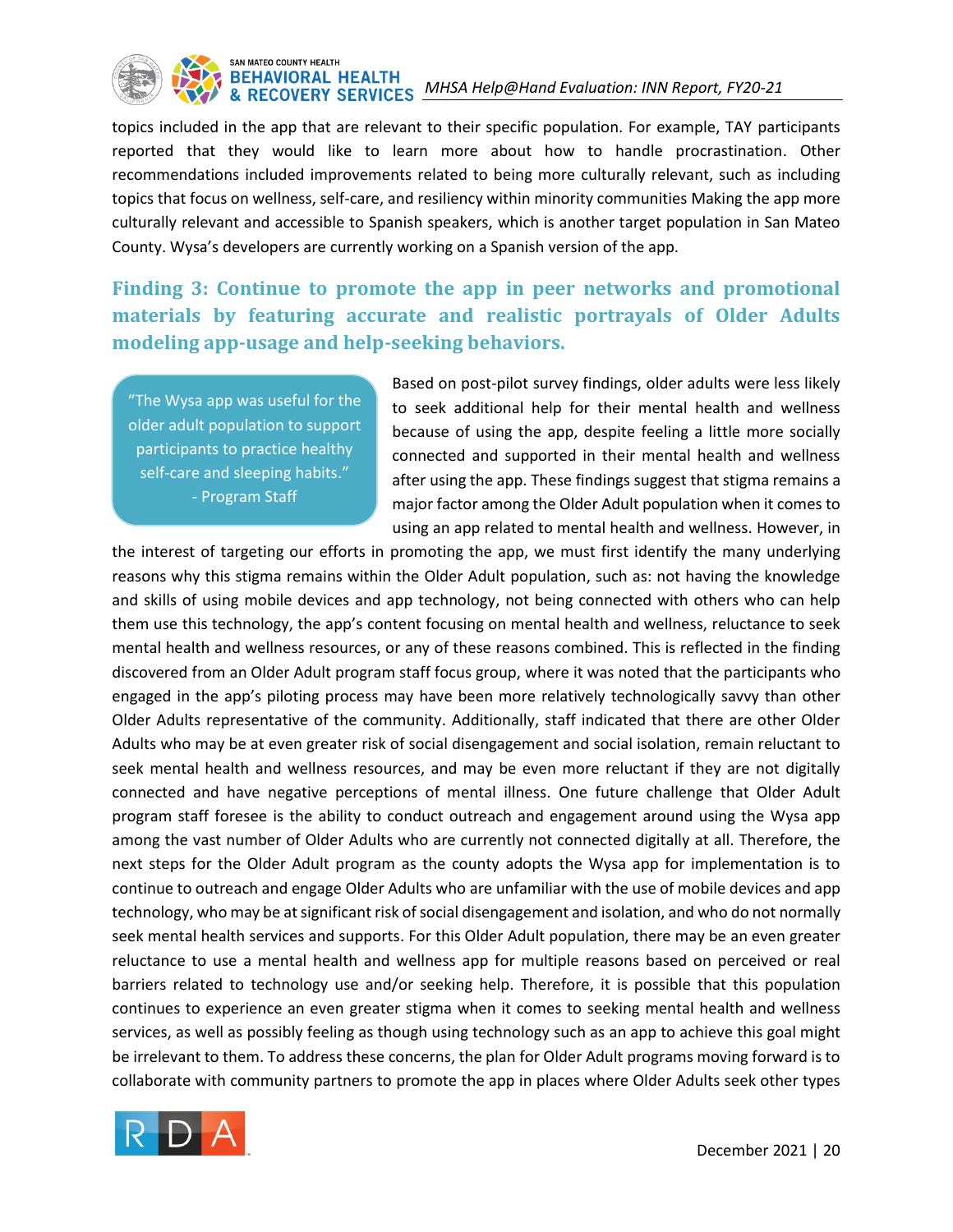

of services that address other Social Determinants of Health (e.g., food bank, housing, employment, education, etc.). Another recommendation that arose from an Older Adult Focus Group that can help break down the barrier of reluctance to use the app was to develop a Wysa Ambassador Program, in which Older Adults can assist their fellow peers by conducting Wysa app trainings, either in person or developing videos featuring an Older Adult demonstrating the use of the Wysa app. The benefit of featuring other Older Adults model app-using behavior can destigmatize and normalize using the app, despite one's age. Additionally, de-stigmatizing and normalizing help-seeking behavior among Older Adults is important and should also be demonstrated in both peer networks and in marketing and promotional materials for the app. Marketing and promotion efforts should also feature Older Adults using the section of the app that contains the county's local resources for mental health and wellness and should feature Older Adults reaching out to one of those local resources to seek help. Therefore, it is important that efforts to engage older adults in using the Wysa app to support their mental health and wellness continue, as well as efforts to reduce stigma associated with seeking mental health services. These efforts may enhance older adults' willingness to download and use the app and have a greater connection to the local resources and supports that San Mateo County has to offer among this harder to reach population.

### **Future Directions**

San Mateo County is purchasing 7,000 Wysa app licenses for older adults and TAY who live, work, or go to school within San Mateo County. San Mateo County has also hired a marketing consultant to promote the app's usage to its target audiences. Over the next fiscal year, San Mateo County will continue to work with the Wysa app developers to tailor the app based on stakeholder feedback gathered during the pilot process. From there, San Mateo County plans to test the Wysa app with consumers who are currently receiving services throughout the county. This will allow us to further assess whether the Wysa app is effective in achieving our learning goals and to obtain feedback from a much larger group representative of the consumer population. RDA will support this process by developing an evaluation framework that ensures data collection activities gather information to continue to build a deeper understanding towards San Mateo County BHRS's local learning goals.

Based on current findings, future efforts and research are needed to identify other best practices to increase social engagement among the TAY population in ways that are safe, adhere to social distancing guidelines, enhance their mental health and wellness, and enact strategies to mitigate any other barriers or stigmas to achieve this goal. For Older Adults, more research is needed to focus on the various stigmas experienced within this population in order to tease apart the possible reasons as to why older adults, especially those between the ages 75 to 90,might be reluctant to seek mental health and wellness resources, and whether using an app in the first place might be associated with this reluctance. For instance, is the stigma experienced within the Older Adult population associated with the use of the app itself, the use of the app because of its content related to mental health and wellness, seeking help related to mental health and wellness in general, or any of these reasons combined?

The considerations and key learnings provided in this report are positioned to help guide project activities over the next fiscal year. San Mateo County will continue to lean on the identified strengths, including the